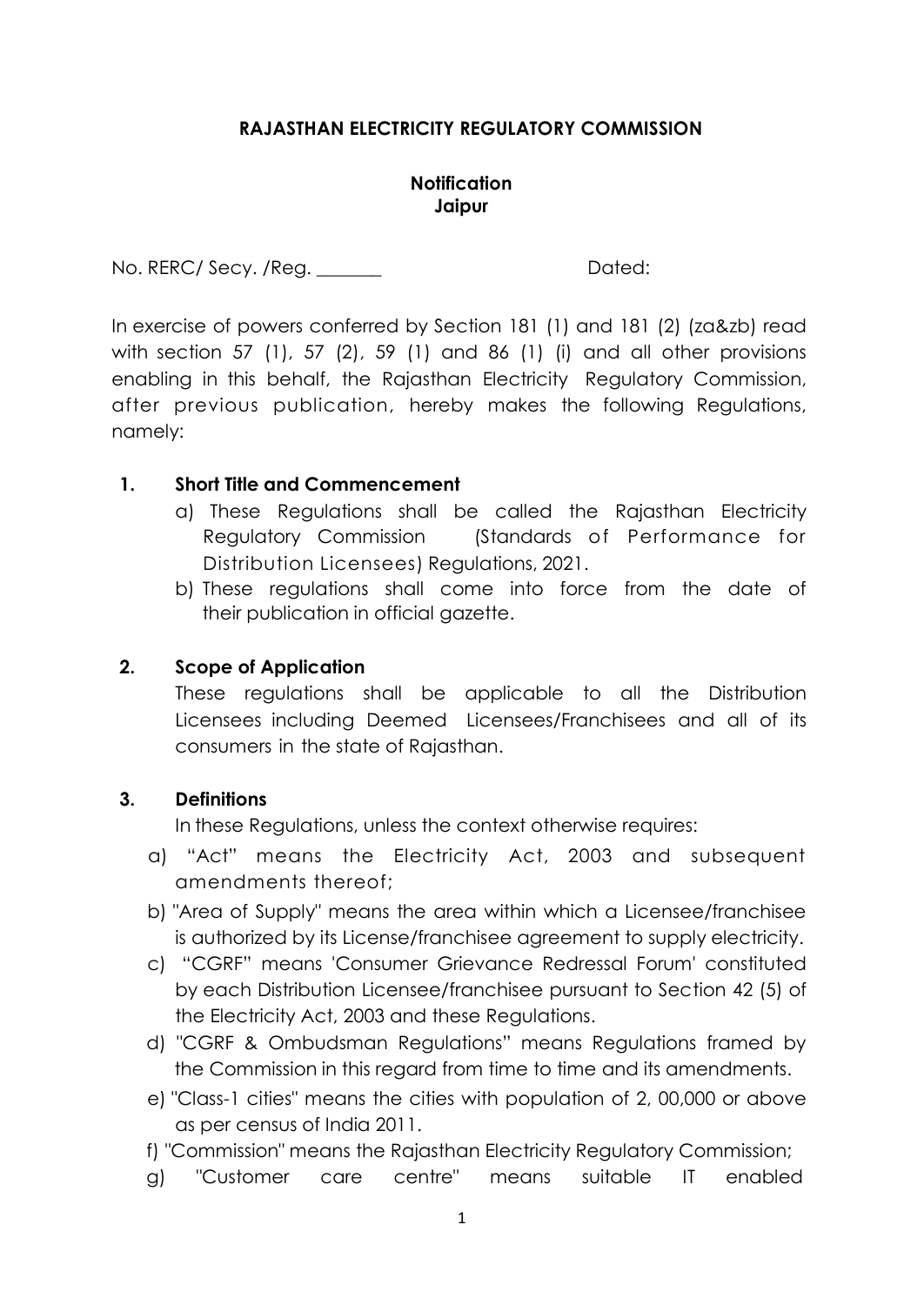infrastructure/setup (with voice recording feature) for submission of complaint or claim of compensation, electronically (SMS, e-mail, mobile App, website of the Licensee/franchisee) or telephonically (voice call-Landline/Mobile) or through any other mode as mentioned in the Regulations 7 and 9.3. The customer care centre shall remain operational 24X7.

- h) "Extra High Tension/Extra High Voltage" means the voltage exceeding 33 kV between phases under normal conditions.
- i) "Franchisee" means a person authorized by a Distribution Licensee to distribute electricity on its behalf, in a particular area within his area of supply:
- j) "Help desk" means suitable IT enabled infrastructure/setup at the sub- divisional level/divisional level/circle level/zonal level/corporate level for submission of complaint or claim of compensation electronically (SMS, e-mail, mobile App, website of the Licensee/franchisee) or telephonically (voice call-Landline/Mobile) or in writing or through any other mode as mentioned in the Regulations 7 and 9.3 to remain operative between 9 am to 6 pm on all working days.
- k) "High Tension/High Voltage" means the voltage exceeding 440 volts between phases but not exceeding 33 kV under normal conditions;
- l) "Licensee" means a person who has been granted a license under Section 14 of the Act to operate and maintain a distribution system for supplying electricity to the consumers in his area of supply and includes a deemed Licensee;
- m) "Low Tension/Low Voltage" means the voltage level that does not exceed 440 volts between phases under normal conditions;
- n) "Normal Fuse Off" means fuse blown off because of overloading or ageing;
- o) "Rural Areas" means the all area covered by gram panchayats.
- p) "SOP" means Standards of Performance;
- q) "Sustained Interruption" means any interruption on 11 kV feeders emanating from licensee/franchisee/RVPN substations exceeding duration of 10 minutes but excluding the interruptions due to planned/scheduled outages, outages due to failure of upstream power system including generation and transmission network and outage due to reasons allowed in these regulations under exclusion of events. Interruption in the 33 kV system (sub transmission system) shall be considered as sustained interruption on the corresponding 11 kV feeders.
- r) "Urban Areas" means all areas other than rural areas.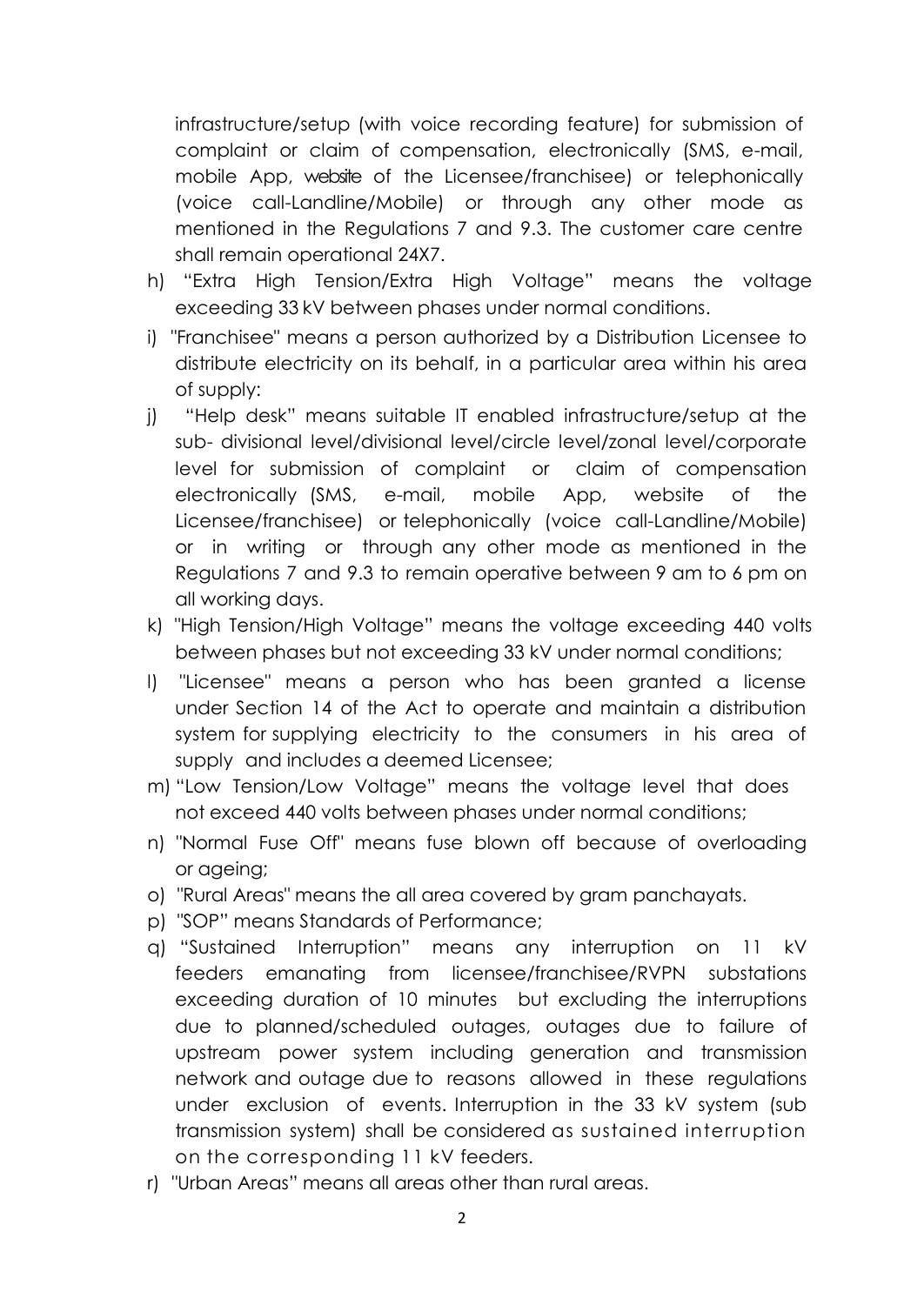Words and expressions used and not defined in these Regulations but defined in the Act shall have the meanings assigned to them in the Act. Expressions used herein but not specifically defined in these Regulations or in the Acts but defined under any law/regulation passed by a competent legislature/Commission and applicable to the electricity sector in the State shall have the meaning assigned to them in such law/regulation.

## **4. Interpretation**

In the interpretation of these Regulations, unless the context otherwise requires:

- (a) Words in singular or plural term, as the case may be, shall also be deemed to include plural or singular term, respectively;
- (b) References herein to the "Regulations" shall be considered as a reference to these Regulations as amended or modified by the Commission from time to time as per applicable laws.

## **5. Objective**

- **5.1** These Regulations lay down the standards to maintain distribution system parameters within the permissible limits. These standards shall serve as benchmark for Licensees/franchisee for providing an efficient, reliable, coordinated and economical system of electricity distribution. It is the right of consumer to have minimum standards of service for supply of electricity from the distribution licensee in accordance with the provisions made in these Regulations.
- **5.2** The objectives of these Regulations are:
	- (a) to lay down standards of performance;
	- (b) to measure the actual performance of licensee/franchisee as against the benchmarks standards of performance.
	- (c) to ensure quality and suitability of distribution network performance.
	- (d) to enable the consumers to design their systems and equipment to suit the electrical environment that they operate in;
	- (e) to improve service delivery to the consumers.
	- (f) to develop transparent mechanism for ensuring fair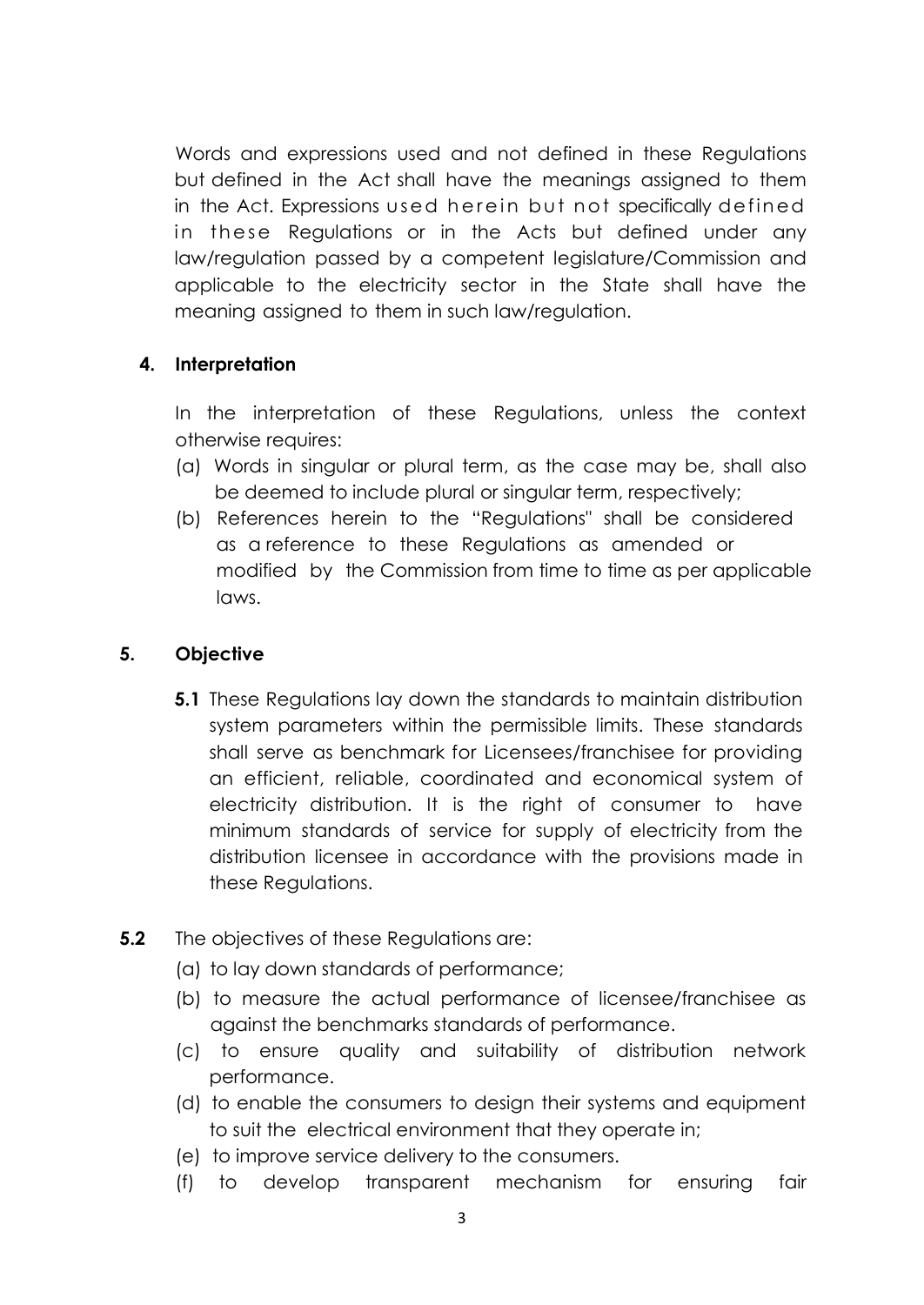compensation to the consumers in case the Licensee fails to achieve guaranteed benchmark standard of performance as described in Schedule-I of these Regulations.

## **6. Standards of Performance**

- **6.1** The standards specified in Schedule-I shall be the guaranteed benchmark standards of performance, which are the minimum standards of service that a distribution Licensee/franchisee shall achieve.
- **6.2** The failure of Licensee/franchisee to achieve the guaranteed standards of service shall entail payment of compensation to the consumer as per Schedule-II.
- **6.3** The standards specified in Schedule-III shall be the overall standards of Performance which Licensee/franchisee shall seek to achieve in the discharge of its obligations.
- **6.4** These guaranteed standards shall be read with the provisions specified under the RERC (Electricity Supply Code and Connected Matters) Regulations, 2021 and other relevant Regulations, as amended from time to time.

## **7. Complaint Handling/Redressal Procedure**

- **7.1** There shall be an IT enabled centralized customer care centre at licensee/franchisee headquarter. This centre should be capable of registering a complaint as prescribed in clause 3 (g) of these regulation. Such centralized customer care centre shall be fully integrated with the "Help Desk" as provided under regulation 3 (j) and customer care centre of the franchisee.
- **7.2** The help desk shall be manned by a suitable and knowledgeable person having basic computer knowledge between 9 am to 6 pm on all working days for registration of complaints and providing registration number to the complainants.
- **7.3** The name, mobile number of such person shall be displayed on the notice board of the corresponding office where the help desk is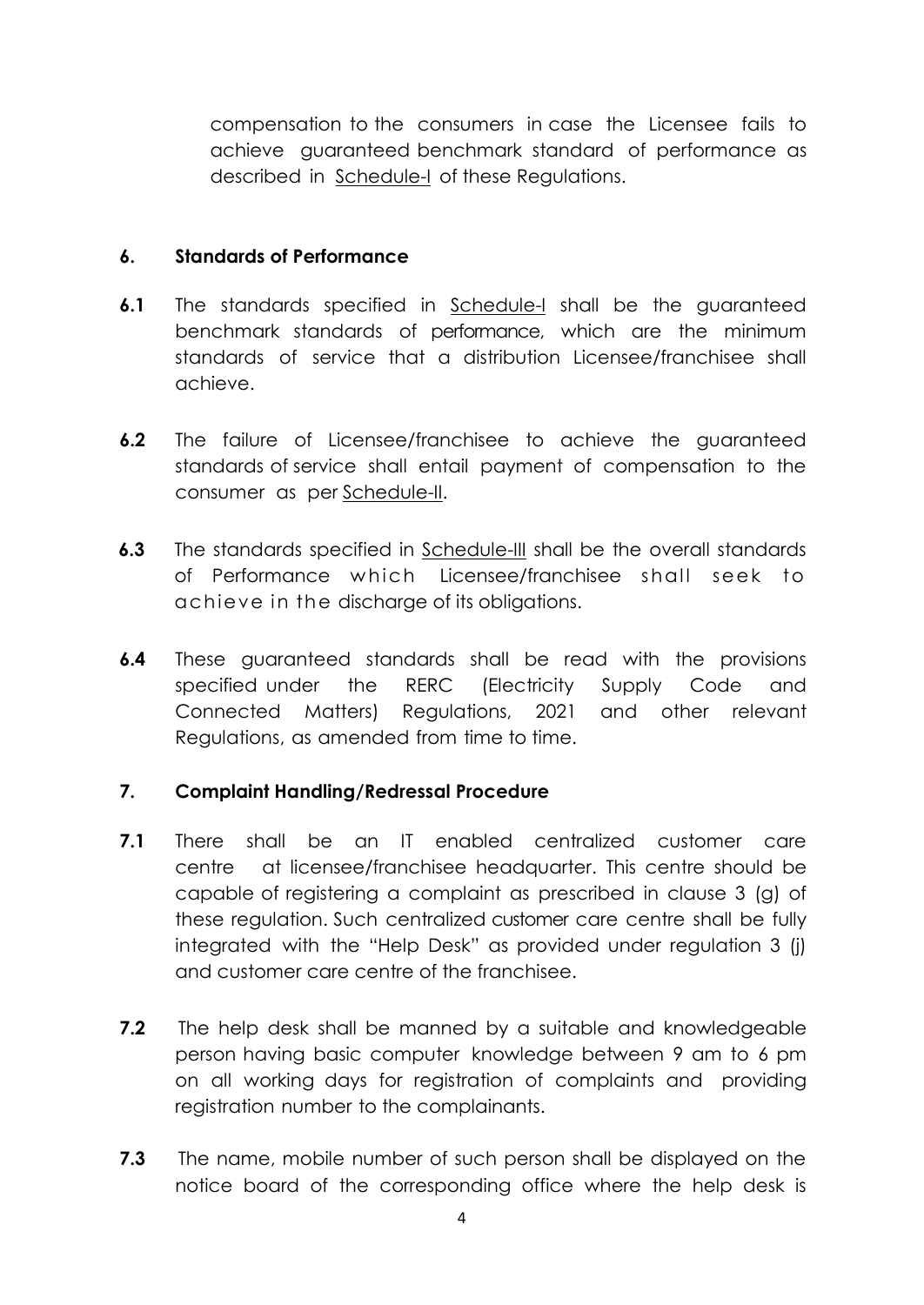situated.

- **7.4** Besides help desk and customer care centre, the following nature of complaints can be registered at the sub-stations and sub-offices of the licensee/franchisee:
	- a) Transformer failure
	- b) Supply failure
	- c) Safety related
	- d) Electricity theft
- **7.5** Suitable registers for receiving complaints as per regulation 7.4 shall be maintained at the sub-stations and sub-offices. All these complaints shall be immediately got recorded in the help desk of the sub-division by the Junior Engineer or any other officer authorized by licensee. System generated registration number shall be immediately communicated to the complainant.
- **7.6** The licensee/franchisee, within 2 months of the publication of these regulations, shall link the mobile number of all the consumers in data base to be maintained by centralized call centre and help desks so as to facilitate fast and reliable communication between the licensee/franchisee and consumers. If the mobile number is not linked with the consumer data base, the complaint shall be registered on providing at least one of the following information to identify the complainant:
	- a) K. No.
	- b) Account number with name of sub-division
	- c) Name and address of the connection holder along with name of sub- division
- **7.7** The complaint number shall be communicated to the consumer by the Licensee within 30 minutes of receiving the complaint, through the same mode as used by the consumer for registration of complaint.

Provided that in case of registration of complaints through telephone, the complaint number shall be provided immediately to the consumer on call. Provided further that in case mobile number and/or email-id of the consumer has been registered, the complaint details shall also be sent through SMS and e-mail on the registered mobile number and e-mail id of the consumer within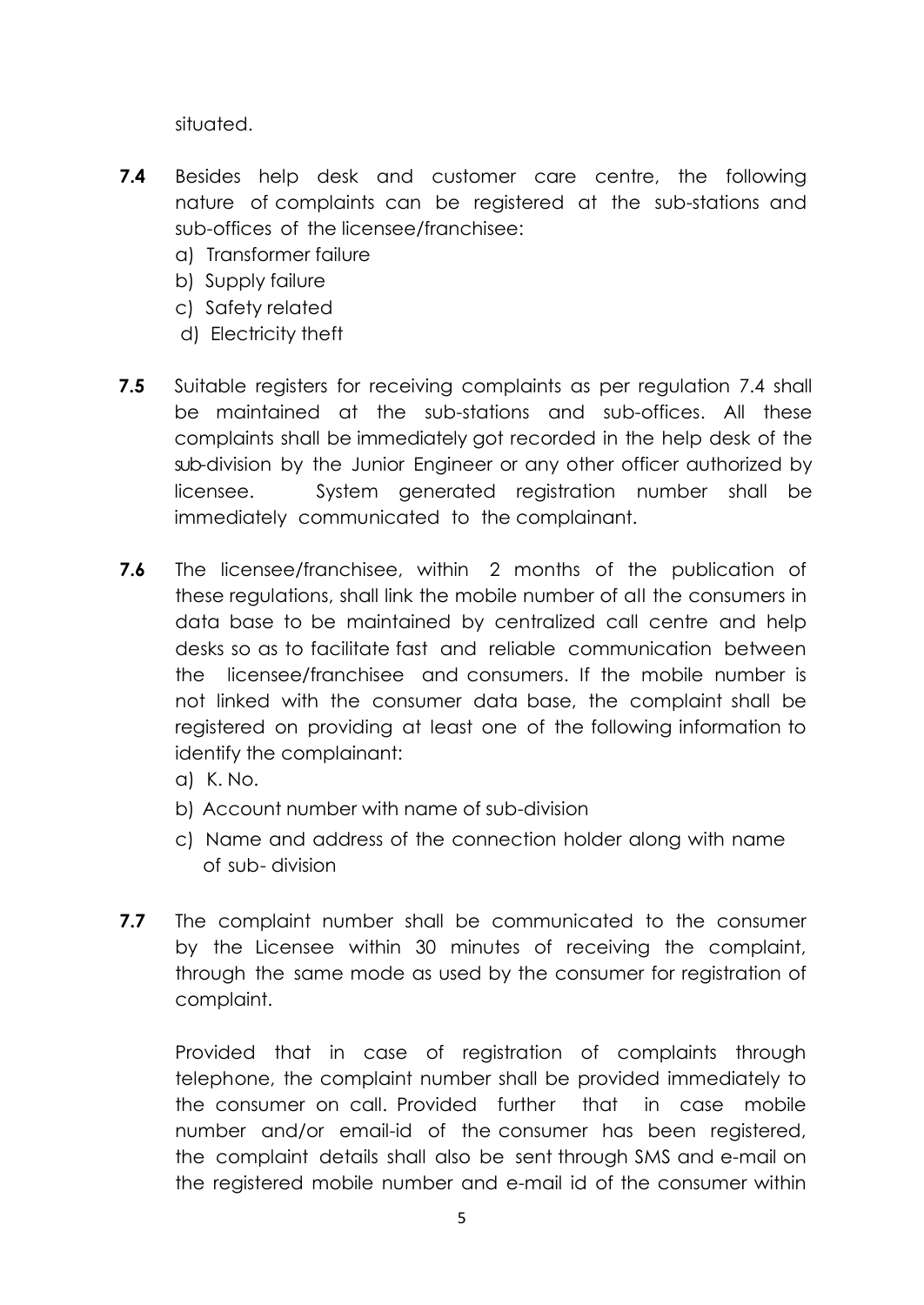30 minutes on receiving the complaint.

- **7.8** Details of each complaint shall be recorded as per Annexure I.
- **7.9** After the resolution of the Complaint the Licensee/franchisee shall update and record the total time taken for resolution of the complaint.
- **7.10** The intimation of resolution of complaint along with date and time of resolution shall be communicated to the complainant by following the same procedure as used for communicating the registration number of the complaint.
- **7.11** The IT enabled centralized customer care centre, as mentioned at 7.1 above, shall also provide common services like new connection, disconnection, reconnection, shifting of connection, change in name and particulars, load change, replacement of meter, no supply, the distribution licensee shall establish a centralised 24x7 toll-free customer care centre within 6 months of the publication of these Regulations .
- **7.12** While other modes to provide services like paper application, email, mobile, website, etc., may continue, the licensees shall endeavour to provide all services through a common Customer Relation Manager (CRM) System to get a unified view of all the services requested, attended and pending, at the backend for better monitoring and analytics.
- **7.13** The CRM shall have facilities for sms, email alerts, notifications to consumers and officers for events like receipt of application, completion of service, change in status of application, etc; online status tracking and auto escalation to higher level, if services are not provided within the specified time period.

## **8. Compensation Mechanism**

**8.1** If Licensee/franchisee fails to meet the guaranteed standards of performance as specified in Schedule-I, Licensee/franchisee shall pay compensation to the affected person upon lodging of a claim for compensation. The compensation to be paid by the Licensee/franchisee to the affected person is specified in Schedule-II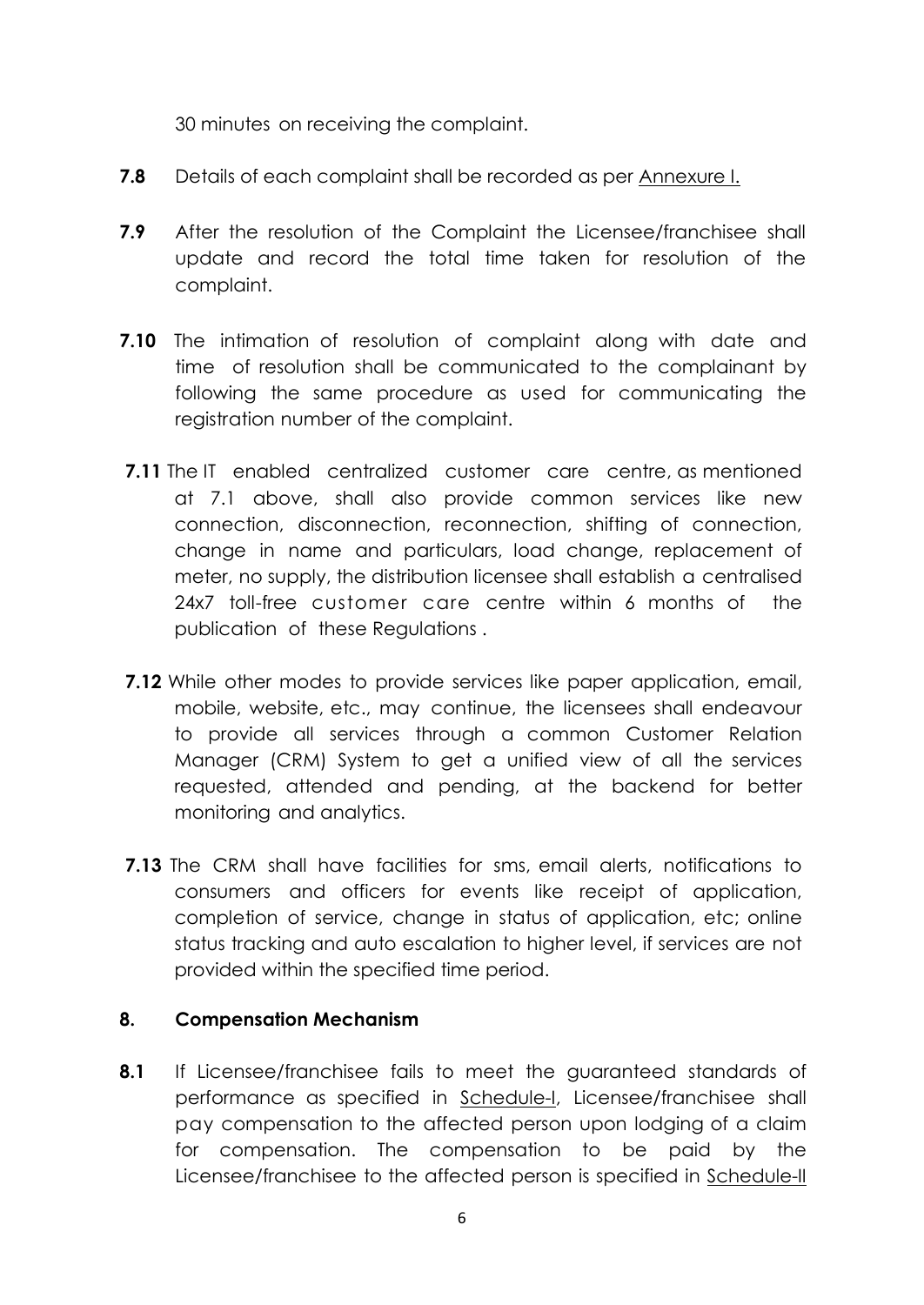of these Regulations..

Provided that for complaints related to "No Current complaints" , "no- current complaint due to meter" and "testing of Meters" there shall not be a need to file the complaint for compensation purpose and the licensee ,based on its records, shall credit the compensation amount in next bill.

Provided further that the distribution licensee shall design and maintain its distribution system in such a way that it captures above parameters and there is a gradual increase in the list of parameters, which can be monitored remotely and for which automatic compensation can be paid to the consumer. The distribution licensees shall submit a report annually, to the Commission, to this effect.

Provided also that, if, there is a stay order by any Court, Forum Tribunal, or by Commission, staying the recovery of any dues from consumer and during the operating period of any such order, compensation shall become due but shall be payable to the Consumer only after the final decision of the case.

Provided also that no compensation shall be payable if there is any arrear due to be recoverable from the consumer.

- 8.2 The total compensation that will be payable by the Licensee/franchisee to a consumer by means of this Regulation shall not exceed 30% of the total Fixed Charges/Demand charges payable by the consumer in a given Financial Year.
- **8.3** In all cases of compensation, the payment of compensation shall be made only by adjustment against current and immediate future bills for supply of electricity by the licensee/franchisee. The details of the total compensation due and the amount paid thereof shall be shown in every electricity bill of the consumer.
- **8.4** In order to create awareness about the guaranteed standards of performance, the licensee/franchisee shall intimate the prescribed guaranteed time as per Schedule-I of these regulations to the individual complainant along with intimation of registration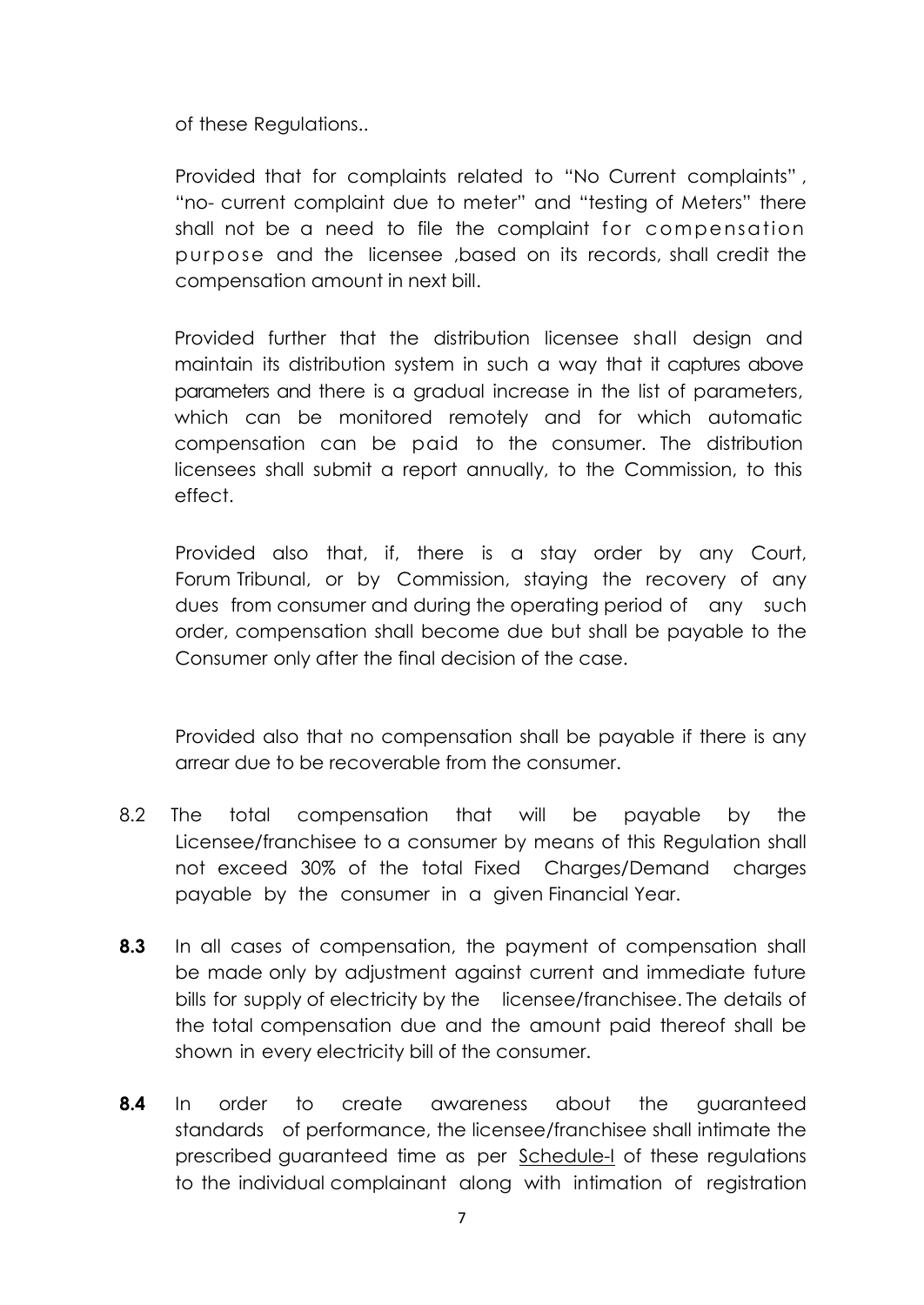of complaints. The licensee/franchisee shall also intimate the compensation formula for delay as per Schedule-II of these regulations along with each registration of complaints.

- **8.5** The licensee/franchisee shall also display the guaranteed standards of performance as per Schedule-I and compensation payable as per Schedule- II on its websites.
- **8.6** In case there is a delay in the resolution of complaint, claim for compensation shall be filed by the consumer not beyond 60 days of resolution of complaint.
- **8.7** The claim can be filed by the consumer as per format at Annexure-II. Such claim can be filed either personally/e-mail/registered post/online/mobile app/help desk to the concerned officer.

Provided that the distribution licensees, within six months from the date of notification of these Regulations, shall create an online facility on which consumers may register and claim the compensation amount. The information in this regard shall be widely circulated among consumers through appropriate m e an s incl uding m ass m edia/bills/SMS/e-mails/ licensee's website

- **8.8** Every claim application shall be given a registration number which will be different from the complaint registration number. Licensee/franchisee shall maintain online data of the compensation claim application and the action taken there on by fully displaying the same on licensee/franchisee website. Provided that in case mobile number and/ or email-id of the consumer has been registered, the compensation claim registration number shall be sent through SMS and email on the registered mobile number and email id of the consumer.
- **8.9** Licensee/franchisee shall give compensations within 45 days from date of filing the claim of compensation giving details as well as reference of relevant regulations. In case of refusal of compensation Licensee/franchisee shall pass an appropriate order with respect to each claim of compensation within 45 days from the date of filing the claim of compensation. All such orders shall be displayed on the website of the licensee/franchisee and shall be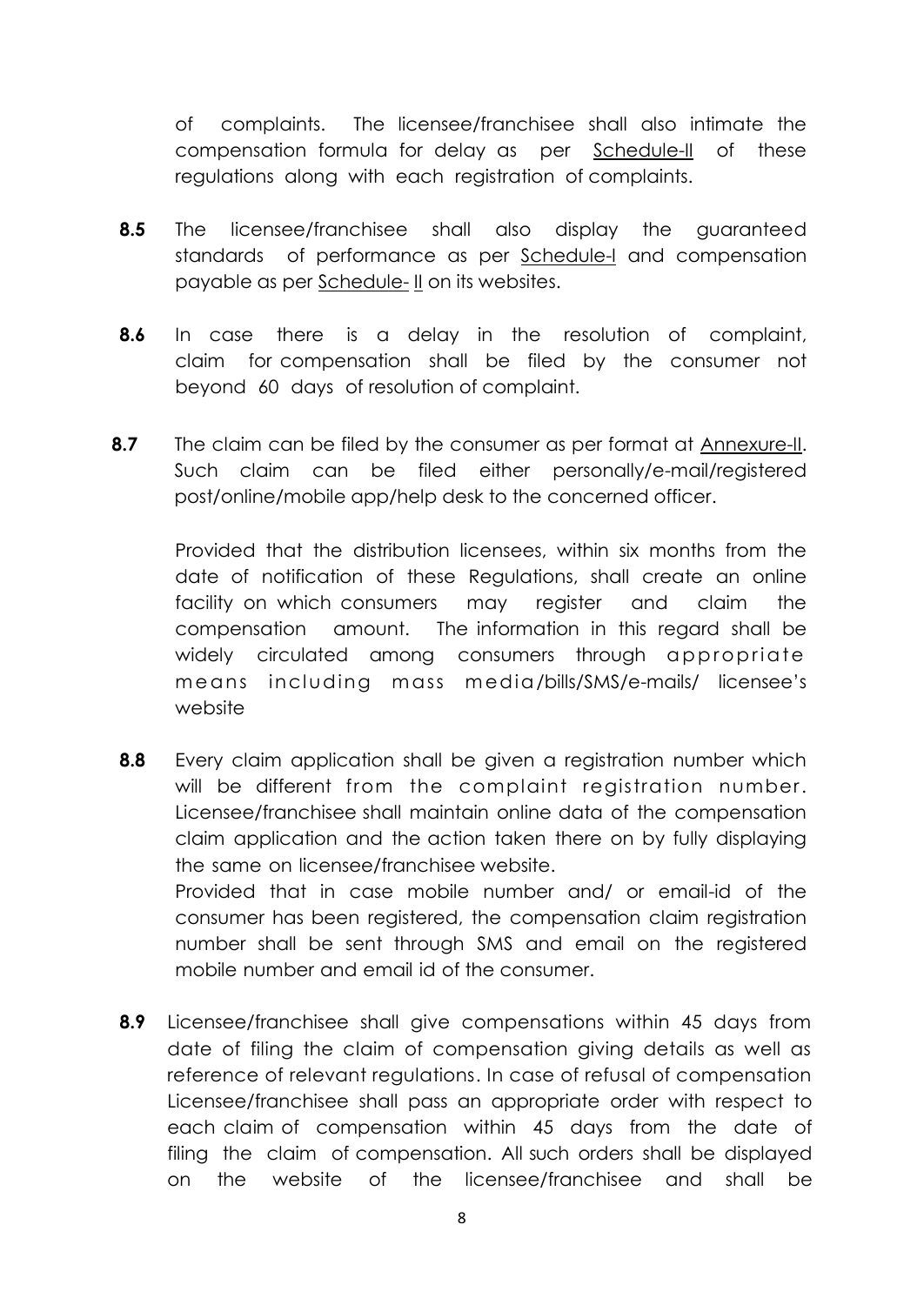communicated to the consumer as well.

- **8.10** Failure by the licensee to pay the compensation as per Regulation 8.9 above or non satisfaction the consumer with the decision of the licensee/franchisee shall constitute a Grievance, which shall be dealt and decided by the respective Consumer Grievance Redressal Forum, in accordance with procedure set out in the RERC (Guidelines for Redressal of Grievances) Regulations, 2008 as amended from time to time or any other Regulations specified by the Commission for this purpose .
- **8.11** In case the Grievance Redressal Forum does not decide the amount of compensation within the specified time or the aggrieved consumer is not satisfied with its decision, he will be free to approach the Electricity Ombudsman, who shall deal and decide the case under RERC (Settlement of Disputes by Electricity Ombudsman) Regulations, 2010 as amended from time to time or any other Regulations specified by the Commission for this purpose.
- **8.12** The aggrieved consumer shall not be liable to pay any fee for lodging a claim of compensation under these regulations before the licensee, Forum or Electricity Ombudsman.
- **8.13** The payment of such compensation shall be without prejudice to any penalty which may be imposed or prosecution which may be initiated for the failure of the licensee in meeting the standards specified in these Regulations.
- 8.14 To claim the compensation under these Regulations, the aggrieved consumer has to file the claim within 30 days of expiry of the timeline given in these Regulations for each SoP parameter.

## **9. Responsibilities of the Licensee**

- **9.1** Submission of Sop Reports
	- A. The licensee/franchisee shall furnish to the Commission as well as the Electricity Ombudsman, quarterly reports within 45 days at the end of each quarter during a financial year, indicating its actual performance in the formats SOP-1 to SOP- 4, attached to these regulations. These formats are as listed below;
		- 1. Establishment of help desk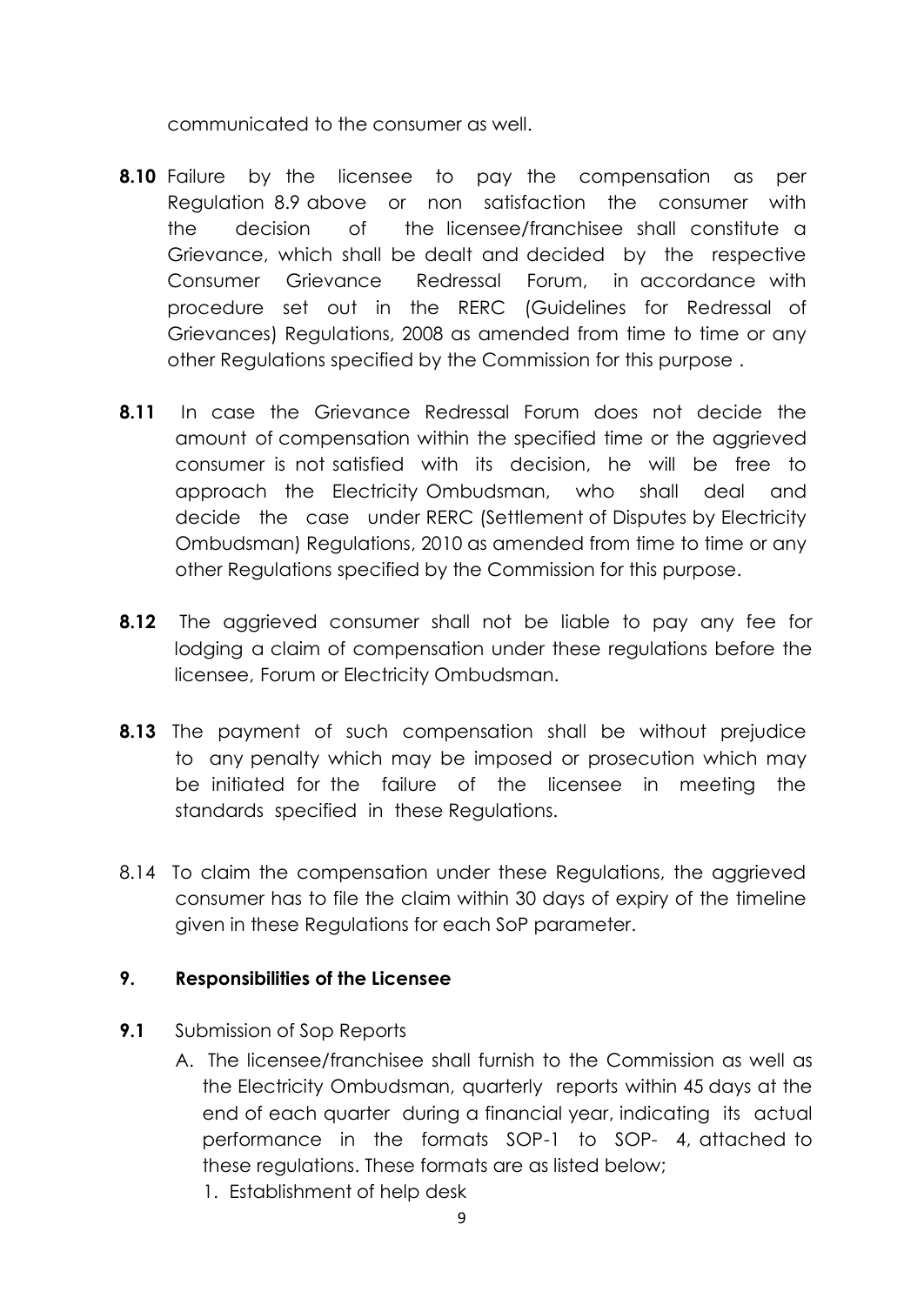- 2. Consumer Complaints and System Reliability Parameters
- 3. Details of Compensation Paid
- 4. Details of System Development Fund as per Schedule-
- B. The licensee/franchisee shall also furnish a report along with the quarterly reports as per 9.1 (A) above, indicating
	- 1. The measures taken to improve performance,
	- 2. The reasons for not achieving the specified targets, if any.
- C. The Commission may revise the formats through separate orders, as warranted necessary from time to time.
- **9.2** Licensee/franchisee shall develop report generation framework on its website, within six months from the date of notification of these Regulations, to generate reports related to complaints and claim for compensation. Such reports shall be generated dynamically based on the search parameters including but not limited to type of complaint, status of complaint, Name of Division, Complaint Number, Compensation Claim Number or as directed by the Commission from time to time. The report generation framework shall be approved by the Commission or the person authorized by the Commission.
- **9.3** Licensee/franchisee shall publish a manual of practice for handling consumer complaints and make it available for reference of consumers at every office of licensee/franchisee. The manual shall also be downloadable from the website. This manual shall contain the following information:
	- a) Channels of complaint registration details of personnel, offices, Complaint centres and electronic complaint like SMS/e-mail/mobile applications etc.;
	- b) Process of handling complaints taking into consideration Regulation 7;
	- c) Duties and obligations of Licensee guaranteed standards of performance, compensation details and overall standard of performance as per Schedule-I, Schedule-II and Schedule-III respectively; and
	- d) any other information which may be affecting the consumers.
	- e) manual shall be published in Hindi and English language.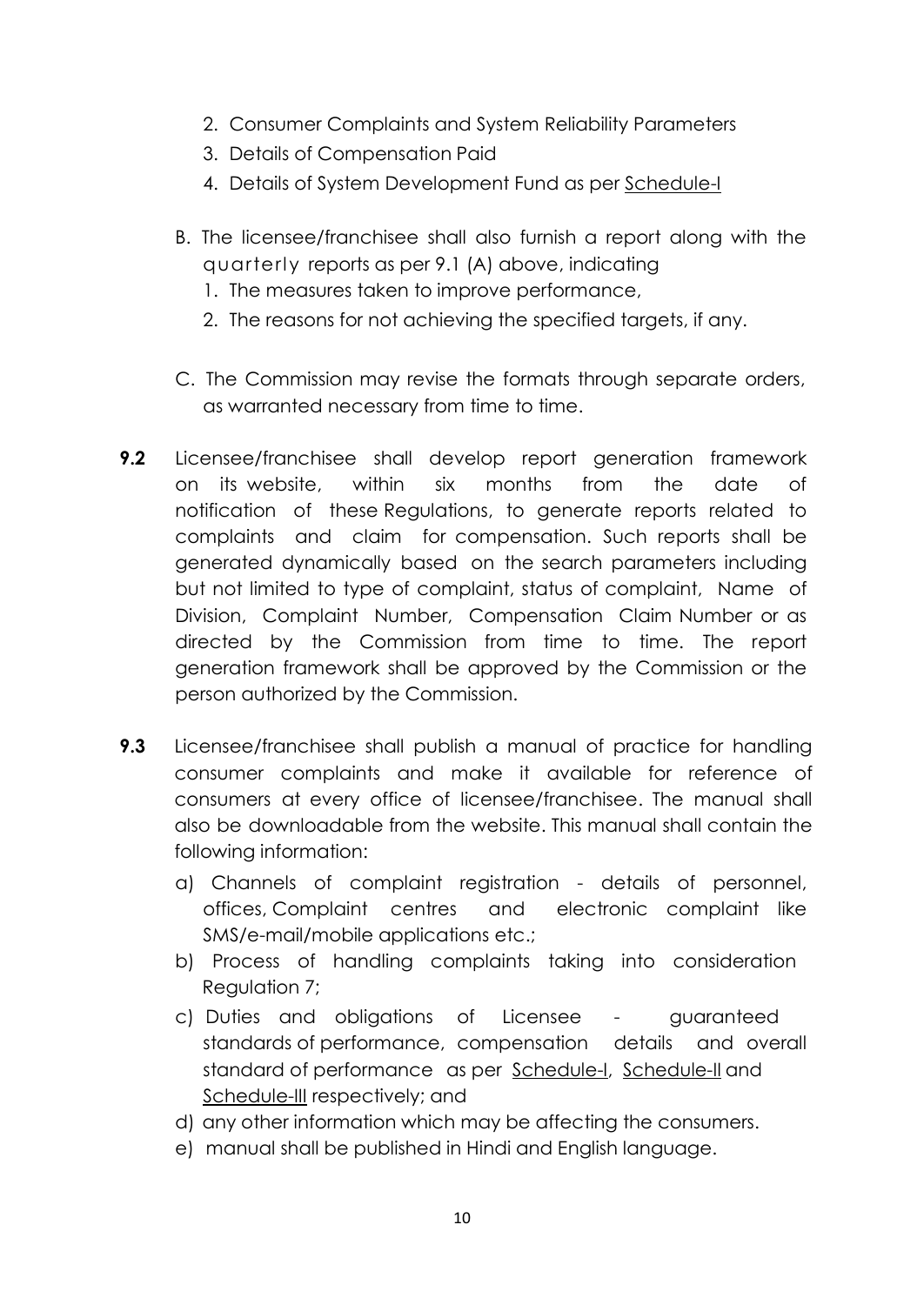- **9.4** Licensee/franchisee should publish the guaranteed standards of performance along with compensation structure, information on procedure for filing of complaints, on their website and in the newspapers every year in the month of January and July. If possible, it shall also be published at the back of the bills or separate hand out may be distributed along with the bills.
- **9.5** The distribution licensee shall arrange to give due publicity through media, TV, newspaper, website and by displaying in boards at consumer service related offices to bring awareness of consumer rights, standards of performance, compensation provisions, grievance redressal, measures for energy efficiency and any other schemes of the distribution licensee.
- **9.6** The distribution licensee shall arrange to display feeder wise outage data, efforts made for minimising outages, prevention of theft or unauthorised use of electricity or tampering, distress or damage to electrical plant, electric lines or meter and results obtained during the year, on its website.
- **9.7** The Licensee shall design its system in such a way so as to meet the parameters mentioned in these Regulations.

## **10. Fees and Fines**

No fees shall be levied/applicable to the consumer for lodging a complaint/compensation claim under these Regulations with the Licensee/franchisee and application/complaint for redressal of the claim for compensation to the CGRF or Ombudsman.

## **11. Exclusions of Events**

The application of the standard of performance specified in these Regulations shall not be applicable in case of the following events:

- a) force majeure events such as war, mutiny, civil commotion, riots, flood, cyclone, lightning, earthquake or other force and strike, lockout, fire affecting Licensee's installations and activities;
- b) outagesdue to grid failure or outage of supply from RVPN/transmission licensee grid substation for any reason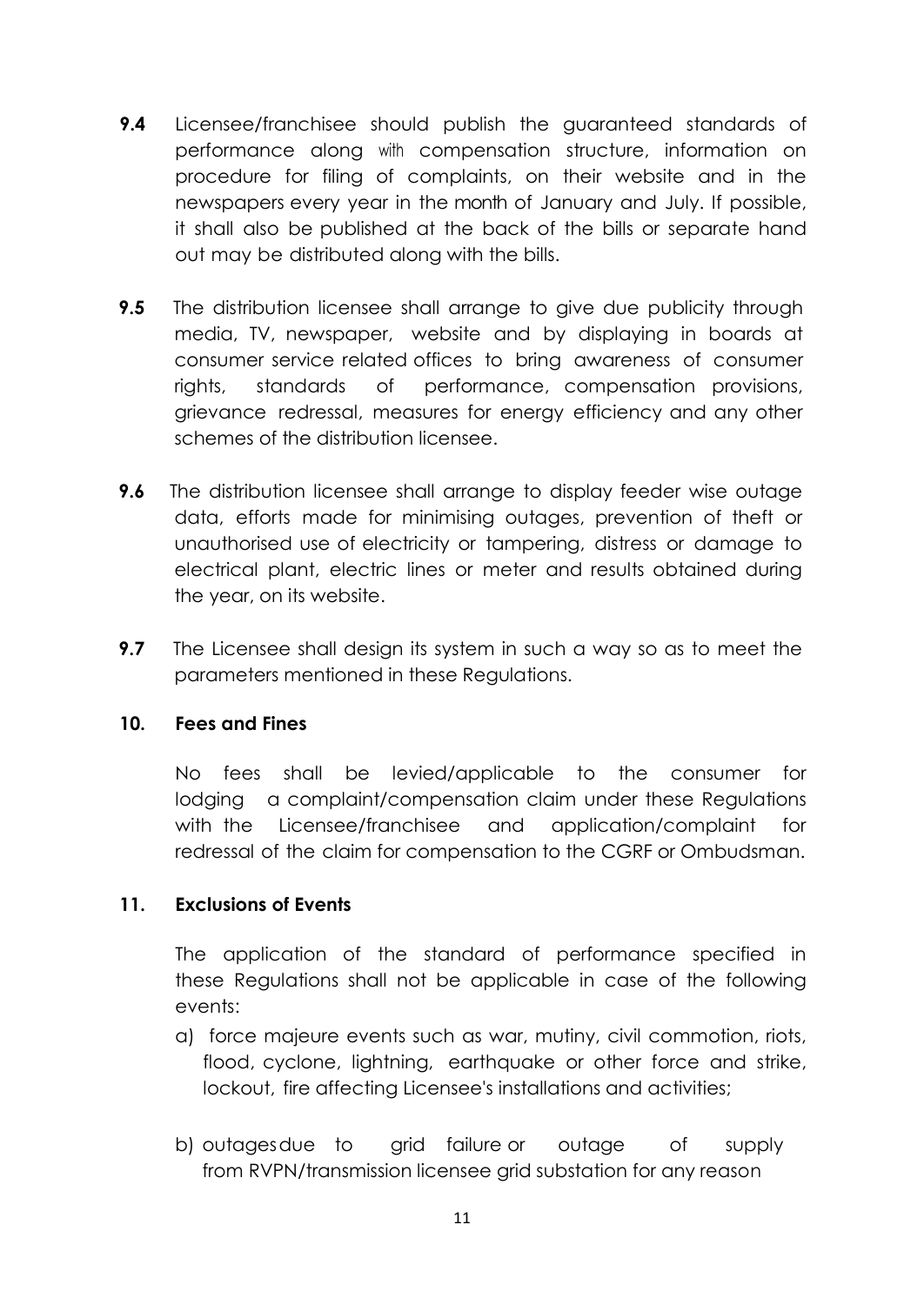c) outages that are initiated by the National Load Despatch Centre/Regional Load Despatch Centre/ State Load Despatch Centre, Discom/Franchisee

## **12. Protection of Consumer Rights**

Nothing contained in these regulations, shall in any way, prejudice or affect the rights & privileges of the consumers under other laws including the Consumer protection Act 2019 (central Act of 35 of 2019).

## **13. Repeal and Saving**

- 1. Save as otherwise provided in these regulations, the RERC (Standards of Performance for Distribution Licensees) Regulations, 2014 is hereby repealed on coming into force of these Regulations.
- 2. Notwithstanding such repeal anything done or action taken or purported to have been done for the purpose of meeting SOP obligation shall be deemed to have been done or taken under the corresponding provisions of these Regulations.
- 3. Any rights and liabilities arising out of the Regulation so repealed shall be settled within the framework of the repealed Regulations.

## **14. Power to remove difficulties**

If any difficulty arises in giving effect to the provisions of these Regulations, the Commission may suo-motu or on a petition, by general or specific order, makes such provisions not inconsistent with the provisions of the Act, as may appear to be necessary for removing the difficulty.

## **15. Power to amend**

The Commission may, at any time, vary, alter, modify or amend any provision of these Regulations, with reasons to be recorded in writing.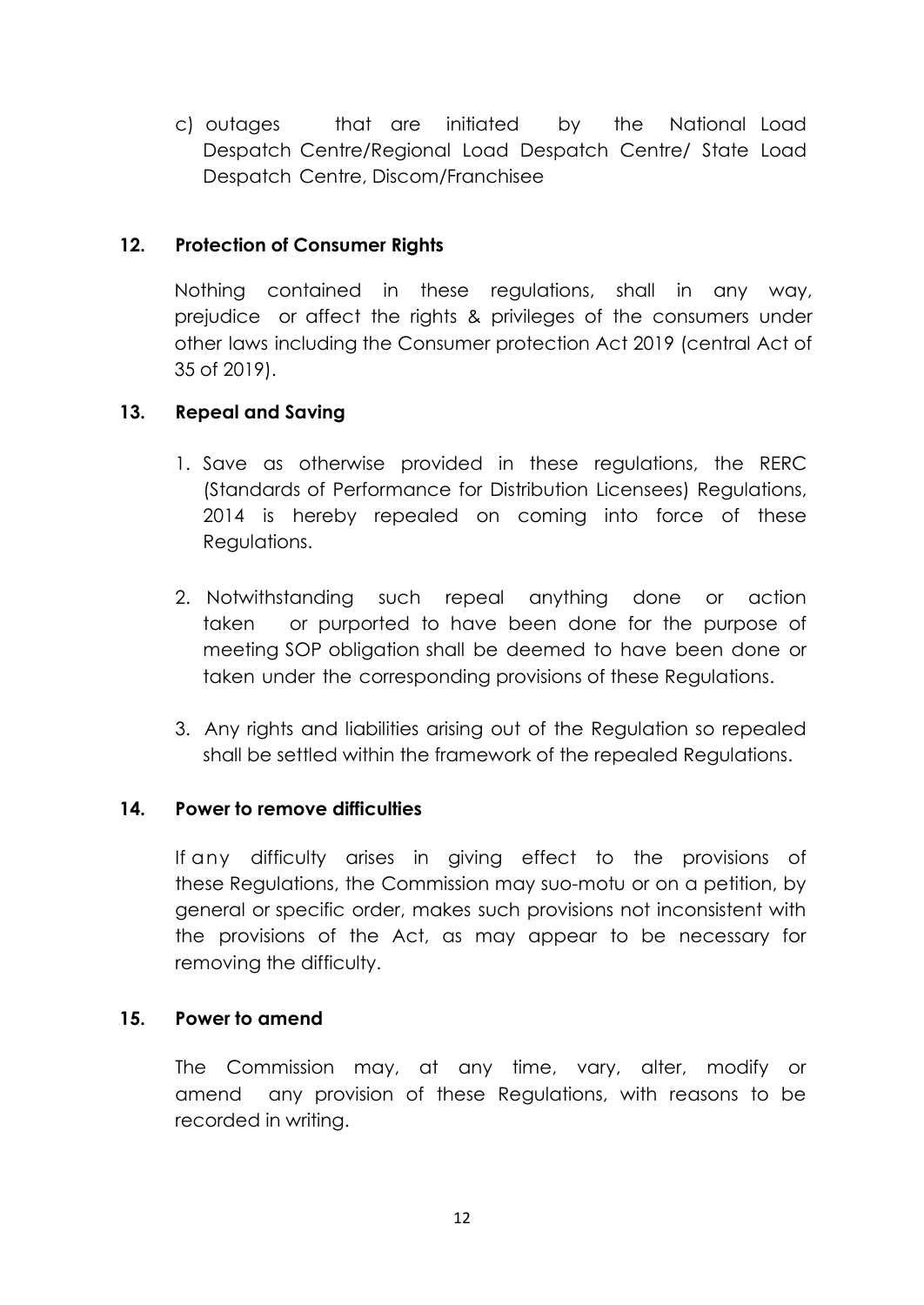#### **16. Power to Relax**

The Commission, may by general or special order, for reasons to be recorded in writing, and after giving an opportunity of hearing to the parties likely to be affected, relax any of the provisions of these Regulations on its own motion or on an application made before it by an interested person.

By order of the Commission

(B. K. Dosi) **Secretary**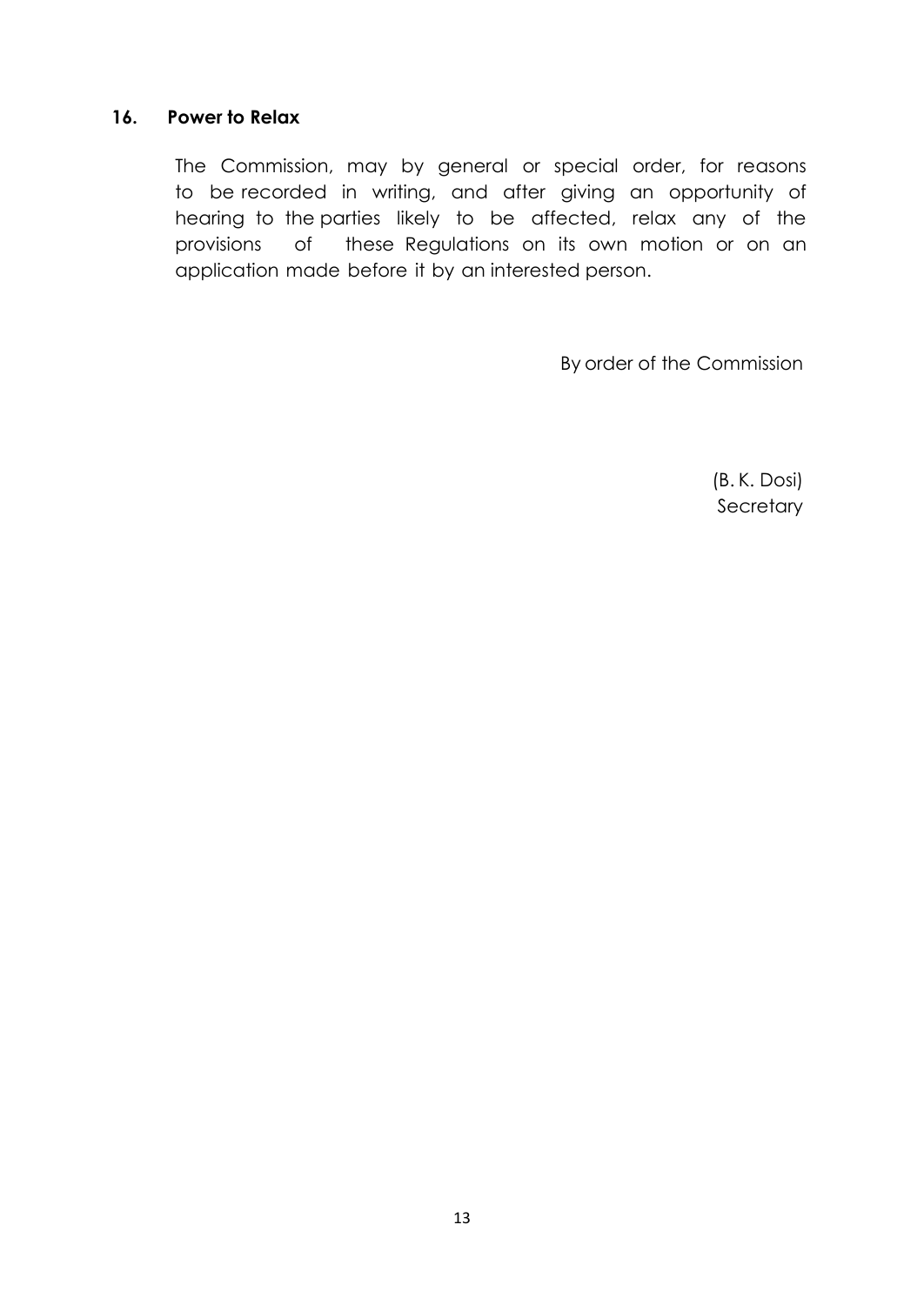## **SCHEDULE-I**

## **LICENSEES GUARANTEED STANDARDS OF PERFORMANCE**

#### **1. Restoration of Supply:**

#### **1.1** No Current Complaint

The licensee/franchisee shall restore the supply in case of supply related problem/ fault like blowing of HT/LT fuse/MCB prior to meter or at distribution transformer or due to loose connections at meter or service line within:

- a) 2 hrs. in Class 1 Cities
- b) 4 hrs. in Urban Areas
- c) 8 hrs. in Rural Areas

from the time of reporting of fault by the consumer.

## **1.2 Overhead line/overhead cable breakdowns**

The licensee/franchisee shall restore the supply in case of its overhead line/overhead cable breakdowns within:

- a) 4 hrs. in Class 1 Cities
- b) 6 hrs. in Urban Areas
- c) 10 hrs. in Rural Areas

from occurrence of fault.

## **1.3 Underground cable breakdowns**

The licensee/franchisee shall restore the supply in case of breakdown of its underground cable within:

- a) 12 hrs. in Class 1 Cities
- b) 12 hrs. in Urban Areas
- c) 24 hrs. in Rural Areas

from occurrence of fault.

## **1.4 Transformer failure**

The licensee/franchisee shall restore the supply in case of failure of its transformer within:

- a) In case of Distribution Transformers
	- i. 8 hrs. in Class 1 Cities
	- ii. 8 hrs. in Urban Areas
	- iii. 24 hrs. in Rural Areas

from occurrence of failure.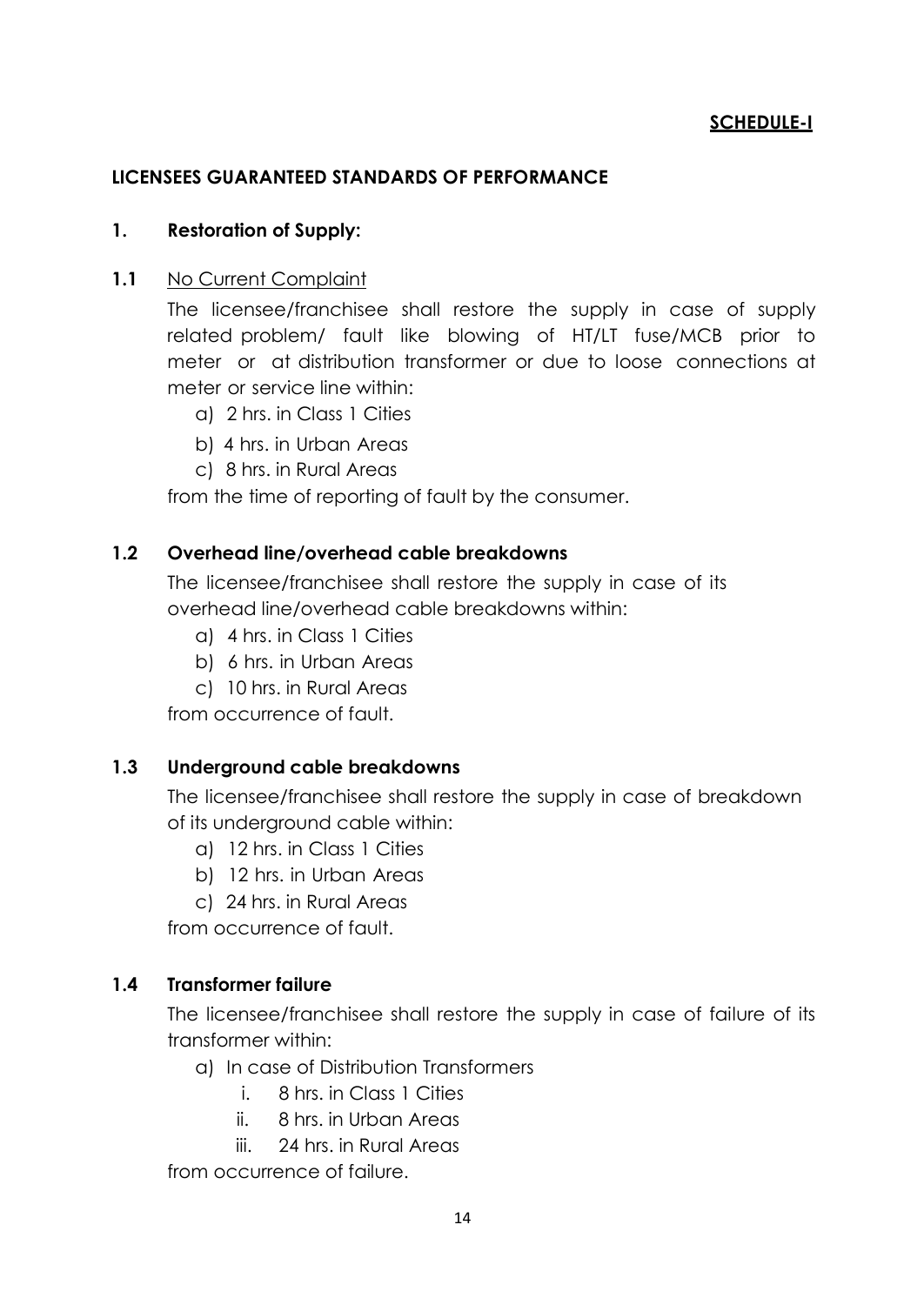b) In case of Power Transformers (33/11 kV) 48 hrs. from occurrence of failure.

## **1.5 Scheduled outages**

- a) Interruption in power supply due to schedule outages, other than the load-shedding, shall be notified by licensee at least 24 hours in advance for planned shutdown and same day in emergent cases and shall not exceed 7 hours in a day. The supply should normally be restored by 6 pm. Licensee shall plan to undertake all preventive maintenance/periodical maintenance/service connection related activity during the scheduled outage. The notification of the scheduled outage shall be conveyed to the effected consumers by vide publicity in the local news paper/display on the Discom website. Notification shall also be sent on the registered mobile number thorough SMS or by any other electronic mode .
- b) Scheduled outage/planned shutdown on industrial feeders shall not be taken except on weekly off days of the concerned industrial area in consultation with industrial areas association.
- c) Scheduled outage/planned shutdown on urban feeders shall not be taken except on Tuesday and Friday.
- d) Scheduled outage/planned shutdown on rural feeders shall not be taken except on Wednesday and Saturday.
- e) In case there is a planned/scheduled outage from 132 kV substations, the same shall be utilized by the Discom(s) for planning their activity such as preventive/periodical maintenance/service connection related activity.
- 1.6 In case of unplanned outage or fault, immediate intimation shall be given by the Licensee to the consumers through SMS or by any other electronic mode along with estimated time for restoration. This information shall also be available in the customer care center of the distribution licensee.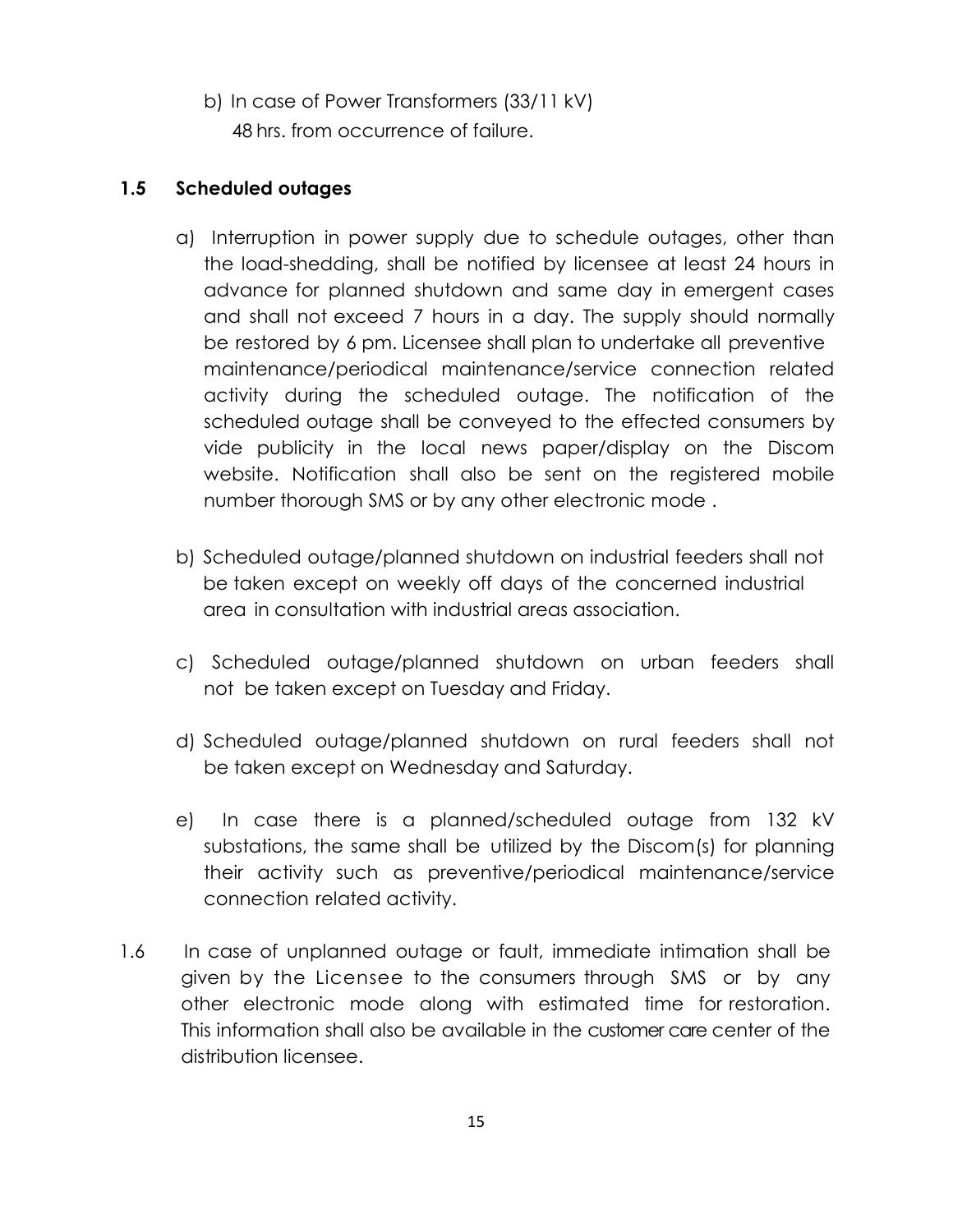## **2. Quality of Supply**

#### **2.1** Voltage Variations

The licensee/franchisee shall maintain voltages at the point of supply to a consumer within the limits as under

- a) +6% and -6% in case of LT supply
- b) +6% and -9% in case of HT supply
- c) +10% to -12.5% in case of EHT supply

and in case of variation, the problem shall be resolved within the time frame as given below:

- a) 2 working days of theoriginal complaint provided no expansion/enhancement/ up gradation of the distribution system/ network is involved
- b) 15 days in case only LT line augmentation/up gradation and distribution transformer capacity enhancement is required
- c) 60 days in case new distribution transformer substation is required
- d) 120 days in case new 33/11 kV substation/augmentation of 33 kV substation is required from the time of reporting by the consumer.

#### **2.2 Reliability indices**

- a) The distribution licensee shall supply 24x7 power to all consumers. However, lower hours of supply for some categories of consumers like agriculture may be specified.
- b) Supply interruption benchmark- The smallest unit for supply interruption benchmark shall be 11 kV feeder. The following shall be benchmark
	- i. 11 kV industrial feeder- Thirty numbers sustained interruptions per six months or fifteen numbers sustained interruptions per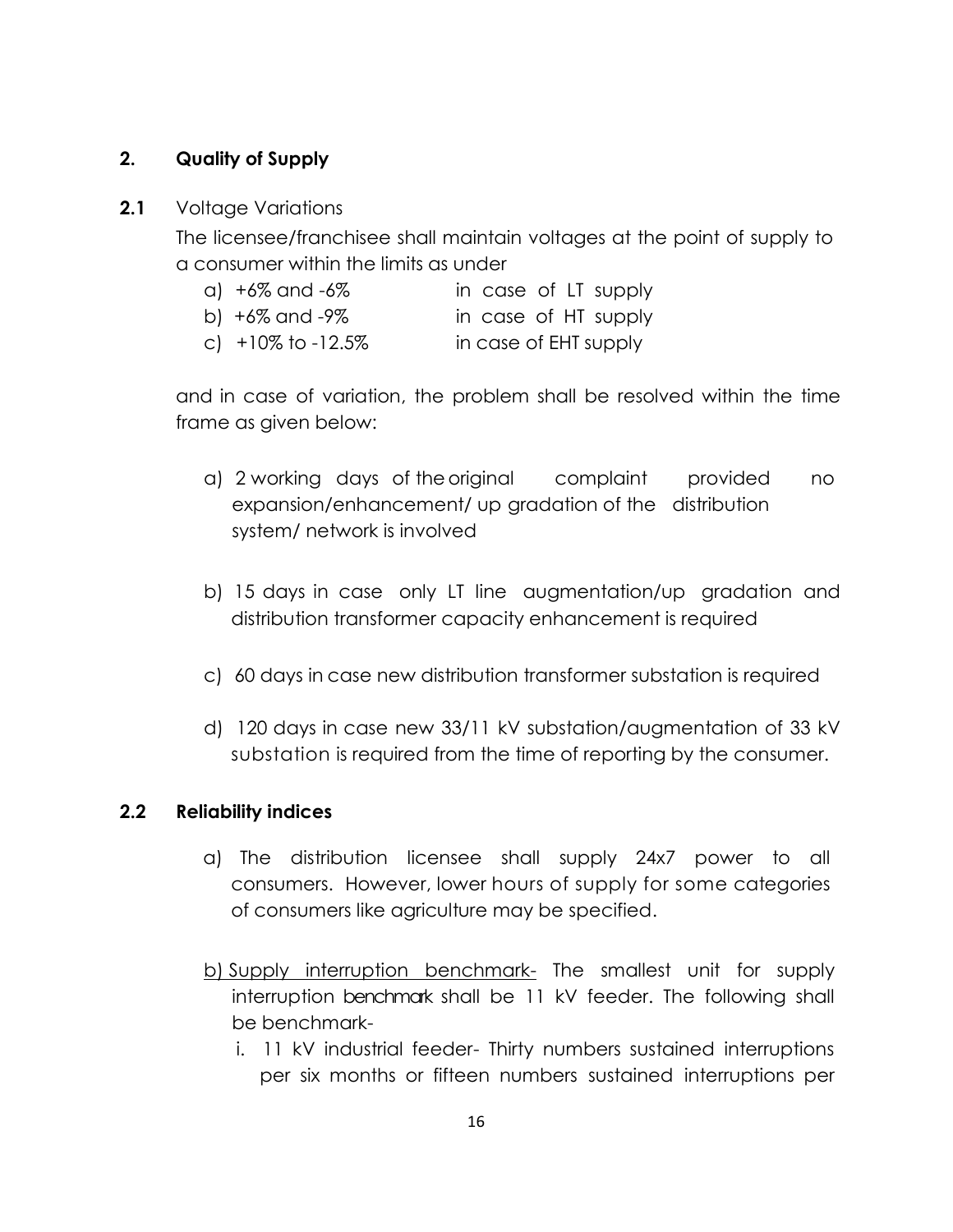quarter.

- ii. 11 kV urban feeder- Forty Eight numbers sustained interruptions per six months or twenty four numbers sustained interruptions per quarter.
- iii. 11 kV rural feeder- Sixty six numbers sustained interruptions per six months or thirty three numbers sustained interruptions per quarter.
- c) Supply outage duration benchmark- The smallest unit for supply outage duration benchmark shall be 11 kV feeder. The following shall be benchmark
	- i. 11 kV industrial feeder- Seventy hours per six months or thirty five hours per quarter.
	- ii. 11 kV urban feeder- One hundred forty hours per six months or seventy hours per quarter.
	- iii. 11 kV rural feeder- Two hundred ten hours per six months or one hundred five hours per quarter.
- **2.3** Benchmark of SAIFI and SAIDI- The following shall be the half yearly/ quarterly benchmark for SAIFI and SAIDI in the licensee/franchisee area
	- i. SAIFI- Twenty interruptions per consumer per six months or ten interruptions per consumer per quarter .
	- ii. SAIDI- Thirty hours per consumers per six months or fifteen hours per consumer per quarter .

**SAIFI and SAIDI-** SAIFI and SAIDI shall be calculated as per following formula on half yearly/ quarterly basis for entire licensee/franchisee area-

n  
\nSAIFl=
$$
\sum (Ai \times Ni)/Nt
$$
  
\ni=1  
\nn  
\nSAIDl= $\sum (Bi \times Ni)/Nt$   
\ni=1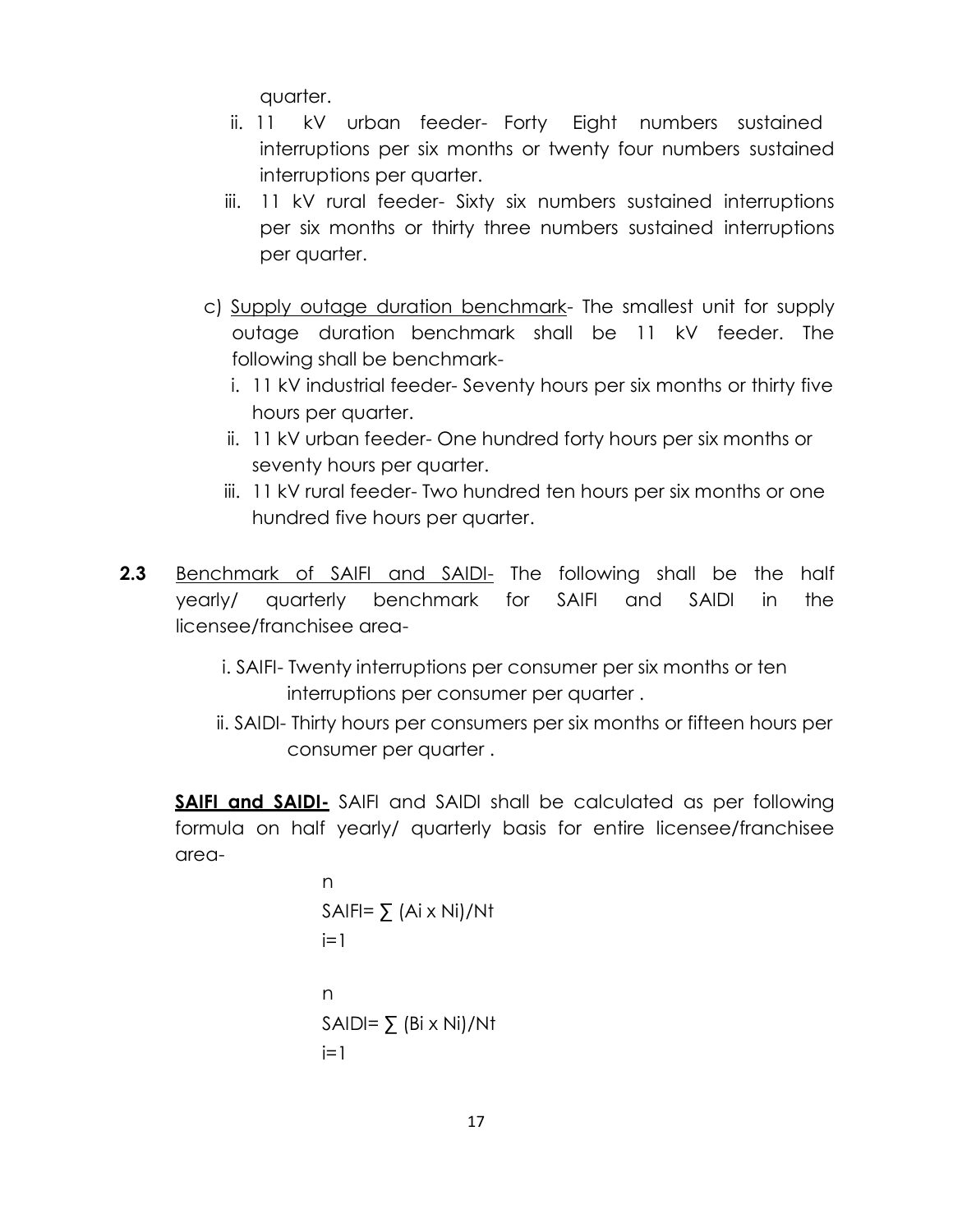- Ai= Total number of sustained interruptions on I<sup>th</sup> feeder for 6 months or quarter as the case may be.
- Bi= Total duration of sustained interruptions on the I<sup>th</sup> feeder during 6 months or quarter as the case may be.
- Ni= Total number of consumers on the I<sup>th</sup> feeder for 6 months or quarter as the case may be. (Mean of 6 months or quarter as the case may be)

Nt= Total number of consumers on all the feeders.

n= Number of 11 kV feeders in the licensee area.

- **2.4** System reliability to avoid heavy fluctuations or short circuiting of lines
	- (a) The Licensee/franchisee shall erect and keep the system so reliable to avoid any damage to electrical equipments of the consumers on account of heavy fluctuations in supply voltage or short circuiting of lines.
	- (b) If on any LT feeder some industrial/ motive load is also connected which results in voltage dip/ fluctuations for other consumers connected on the same feeder, such consumers having industrial/ motive load, shall have to take supply through separate feeder from the nearest transformer/ feeder pillar at its own cost so as to avoid impact of its load on other consumers and also make necessary technical interventions as per the guidelines issued by the Discoms with the approval of the Commission
- **2.5** Licensee/franchisee shall within 6 months of the date of these regulation, shall ensure an IT enabled system for automatic record of reliability indices as per clause 2.2 and SAIFI and SAIDI as per clause 2.3 along with the comparison with the benchmark. The display of such figures should be available on the website/mobile app of the licensee/franchisee as well as the Regulatory Commission.

#### **3. Meter Complaints**

#### **3.1** Testing of Meter

In case a consumer reports that meter is not functioning properly, a notice of 15 days can be given to the licensee. Licensee shall verify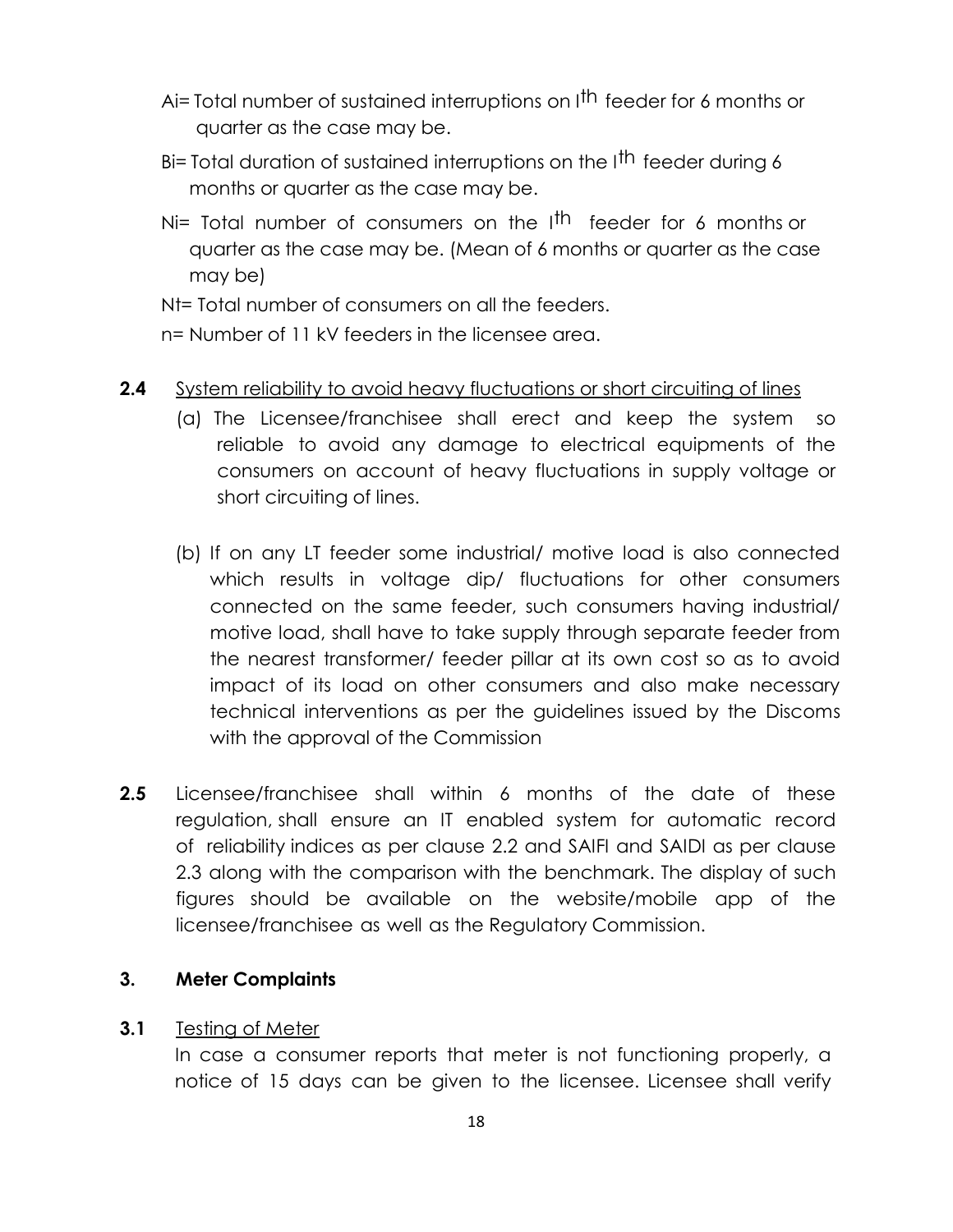the correctness of meter at site and if required replace the meter within 15 days from date of reporting by the consumer . However, No test fee shall be charged from the consumer at the time of reporting if the meter is found to be defective or burnt due to reasons attributable to the consumer, the consumer shall bear the cost of new meter / security and test fee shall be charged from the consumer through subsequent bills.

#### **3.2** Replacement of stopped/damaged/burnt Meter

In case of stopped/damaged/burnt meter, the meter shall be replaced by the licensee within twenty-four hours in urban areas and seventy-two hours in rural areas of its detection or date of intimation by the consumer.

Provided that in case of no current complaint on account of stopped/damaged/burnt meter, the licensee/franchisee shall replace the meter within 24 hrs of reporting by the consumer or detection by the licensee/franchisee, as the case may be, unless it is established that the meter has been tempered or damaged in any way including excess load by the consumer, in which case, the licensee/franchisee shall replace the meter within 24 hours after depositing the amount of security of meter towards cost of meter by the consumer and other formalities, if any.

#### **4. Shifting of Meters/Service Lines**

#### **4.1** Demand Note

The licensee/franchisee shall inspect and inform the estimated cost to the consumer within 15 days of receipt of application.

#### **4.2** Shifting of Meter

The licensee/franchisee, on receipt of amount of demand note and necessary clearances/no objection shall shift the meter within:

- a) 7 working days in case of LT consumers
- b) 15 working days in case of HT & EHT consumers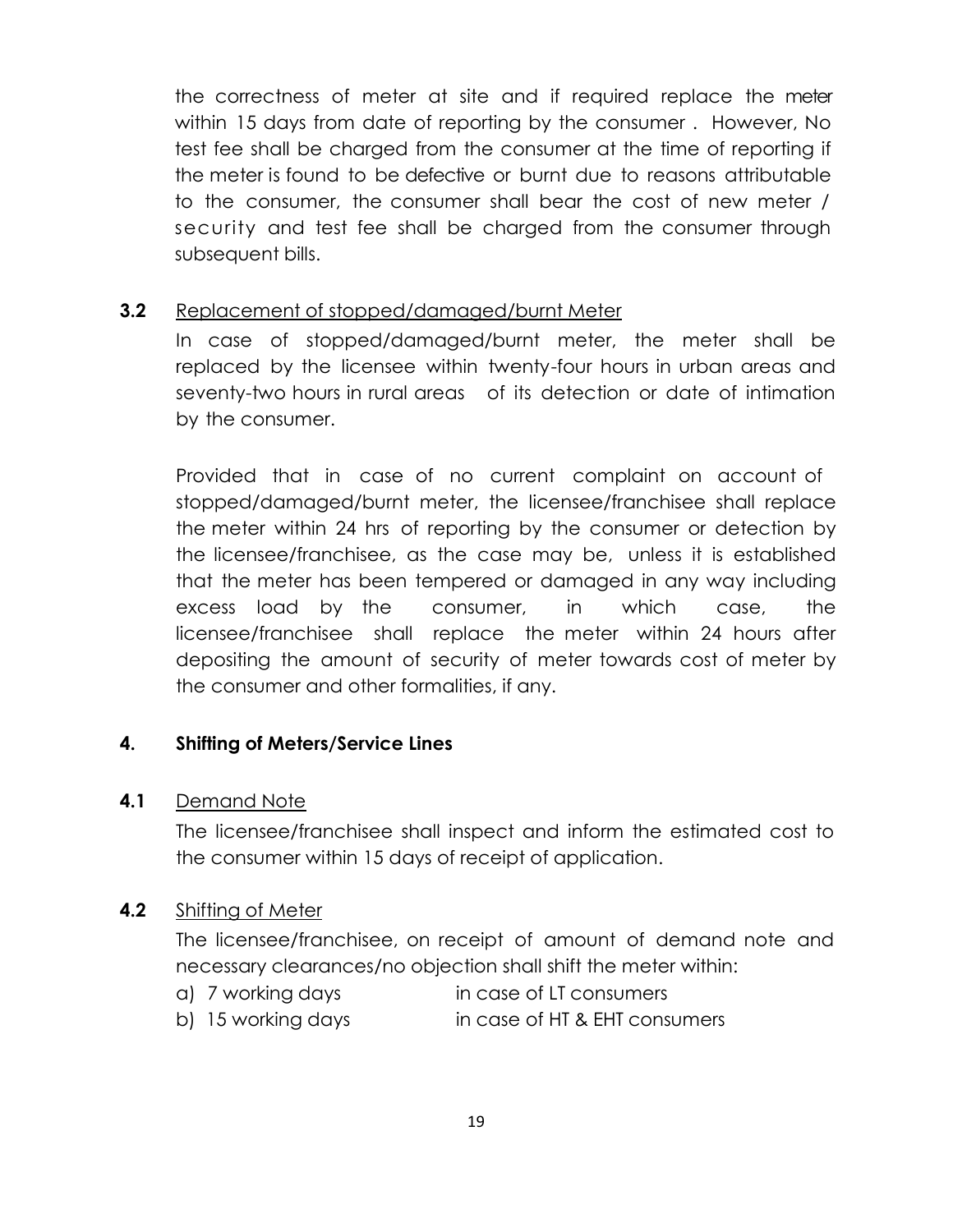## **4.3** Shifting of Service Line

The licensee/franchisee, on receipt of amount of demand note and necessary clearances/no objection shall shift the service line within:

a) 15 working days in case of LT consumers

b) 1 month in case of HT consumers

## **5. Release of New Connections or additional power**

The licensee/franchisee shall release new connections to different categories of consumers under different situations, as per the norms specified in the RERC (Supply Code & Connected Matters) Regulations, 2021.

## **6. Transfer of ownership and change of category**

The licensee/franchisee, on receipt of necessary documents certifying the transfer of ownership or change of category, as the case may be, shall transfer the ownership of the connection or change of category on the existing system, within 1 month.

## **7. Consumer bill complaint**

In case of any billing problem, the consumer should approach the concerned Sub divisional officer or Billing officer personally or get the complaint registered through online help desk system. The consumer shall be given a registration number of the complaint. The licensee/franchisee shall resolve the billing problem within:

- a) 3 working days, in case no information is required to be collected
- b) 7 working days, in case some information is required to be collected by the billing authority.

In case the complaint is genuine, the licensee/franchisee shall extend the due date for payment of bill so as to allow at least 7 working days for making payment by the consumer.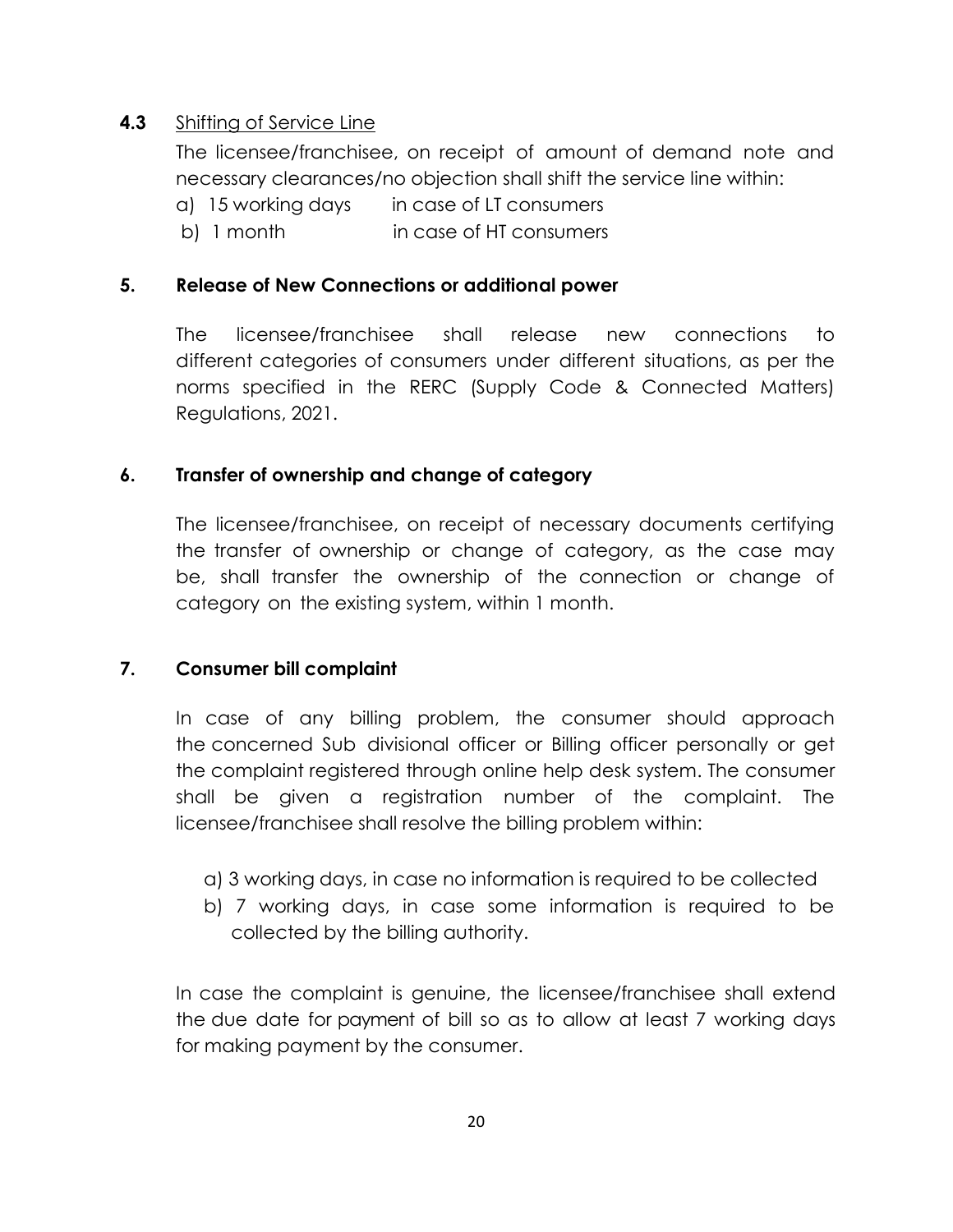## **8. Disconnection of supply**

- **8.1** The licensee/franchisee, on receipt of a request and clearance of dues from the consumer along with disconnection fee, if any, prescribed by the Commission, shall disconnect the supply within:
	- a) 3 working days in Class 1 Cities
	- b) 7 working days in Urban Areas
	- c) 7 working days in Rural Areas
- **8.2** In case of permanent disconnection, the licensee/franchisee shall refund all the money payable to the consumer such as security etc and issue a "No- Dues Certificate" within 7 days from the date of disconnection or from the date of clearing the admissible dues by the consumer payable to the licensee/franchisee; whichever is later.

## **9. Restoration of a disconnected consumer**

The licensee/franchisee, on clearing the dues by a disconnected consumer, shall restore supply within 6 working hours. In case erection of infrastructure is required, it shall be as per the time lines given in the RERC (Supply Code & Connected Matters) Regulations, 2021.

## **10. Delivery of bills**

The licensee/franchisee shall serve the bills on the consumers as per the timelines given in the RERC (Supply Code & Connected Matters) Regulations, 2021.

In case the consumer does not receive the first bill within time line specified in the RERC (Supply Code & Connected Matters) Regulations, 2021, he may complain, in writing, to the distribution licensee and the distribution licensee shall issue the bill within seven days.

If any bill is served with a delay of more than sixty days, the consumers shall be given a rebate as per RERC (Supply Code & Connected Matters) Regulations, 2021.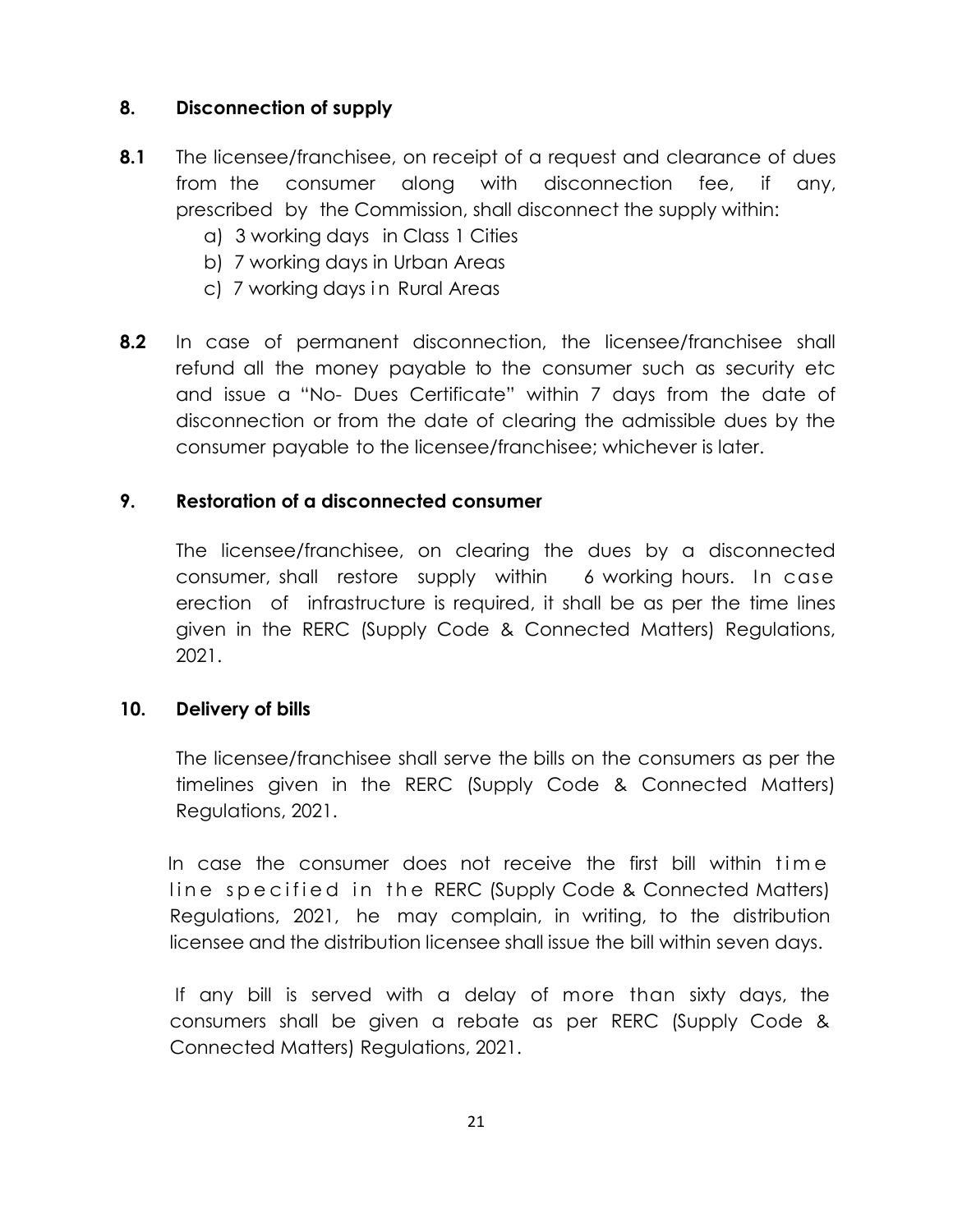#### **Compensation Payable by the Licensee/franchisee**

In case of failure of a licensee/franchisee to meet the Guaranteed Standards of Performance as specified in Schedule-I of these regulations, the following compensation shall be payable to the consumer by the licensee/franchisee-

| Sr. | no. of<br><b>Ref</b>     | <b>SOP Parameters</b>                        | <b>Compensation payable</b> |
|-----|--------------------------|----------------------------------------------|-----------------------------|
|     | Sch.1                    |                                              | effected<br>each<br>to      |
|     |                          |                                              | consumer                    |
|     | 1. Restoration of supply |                                              |                             |
| 1.  | 1.1                      | No current complaint                         | Rs. 75 for LT               |
|     |                          |                                              | Rs. 150 for HT              |
| 2.  | 1.2                      | Cable <sup>1</sup><br>Overhead Line/overhead | Rs. 75 for LT               |
|     |                          | breakdowns                                   | Rs. 150 for HT              |
| 3.  | 1.3                      | Underground cable break down                 | Rs. 75 for LT               |
|     |                          |                                              | Rs. 150 for HT              |
| 4.  | 1.4                      | Distribution<br>and/or<br>Power              | Rs. 150 for LT              |
|     |                          | <b>Transformer Failure</b>                   | Rs. 450 for HT              |
| 5.  | 1.5                      | Scheduled outage                             | Rs. 75                      |
|     |                          | Default in 24 hours notice<br>i.             |                             |
|     |                          | Exceeding 7 hours duration<br>ii.            |                             |
|     | 2. Quality of supply     |                                              |                             |
| 6.  | 2.1                      | Voltage variations                           | Rs. 150 for LT              |
|     |                          |                                              | Rs. 450 for HT              |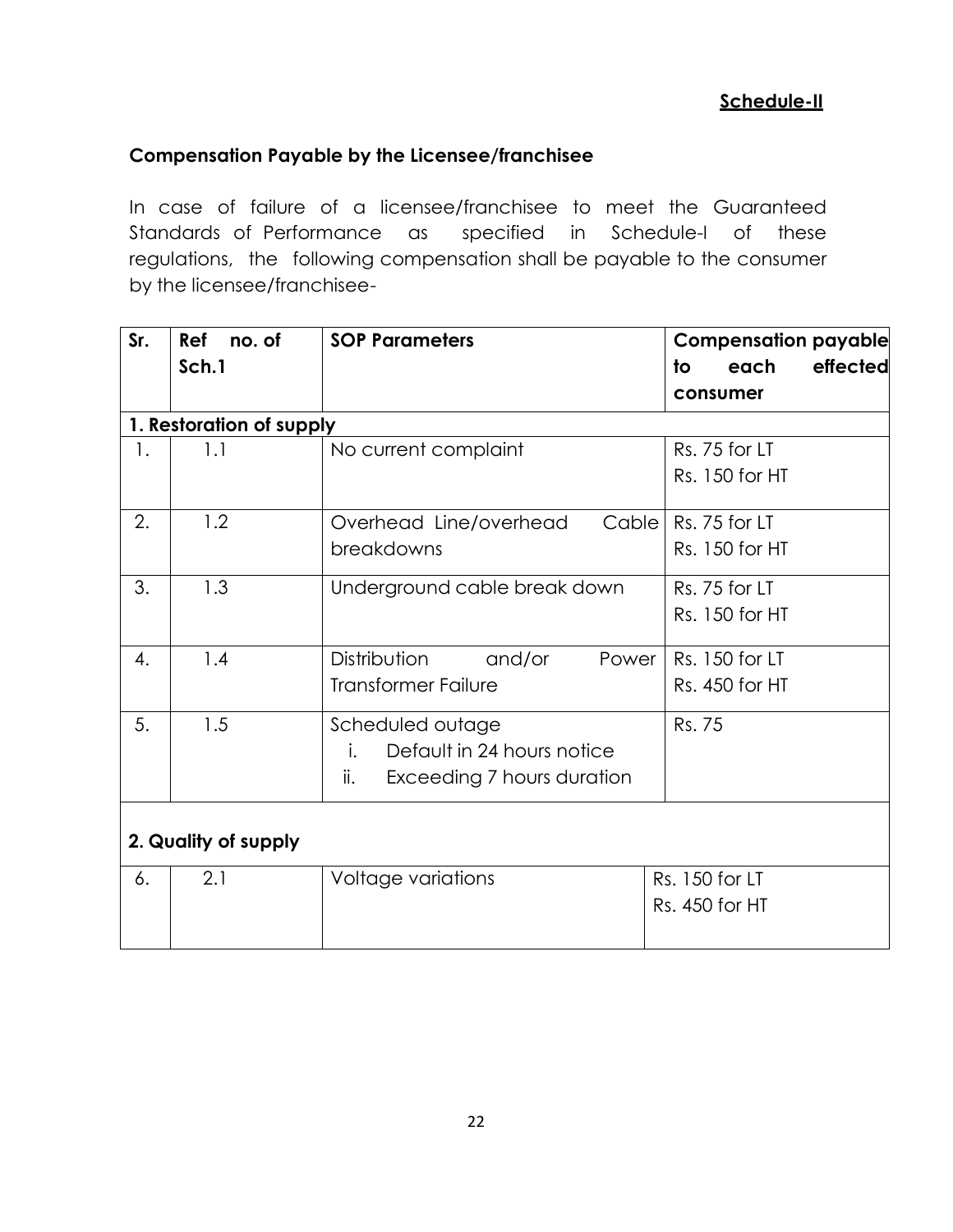| 7. | 2.2                                                                            | i.<br>Supply interruption                                        | Rs. 5 Per<br>interruption<br>the<br>exceeding<br>benchmark                                                                                                                                                                                                                                                                                                                   |
|----|--------------------------------------------------------------------------------|------------------------------------------------------------------|------------------------------------------------------------------------------------------------------------------------------------------------------------------------------------------------------------------------------------------------------------------------------------------------------------------------------------------------------------------------------|
|    |                                                                                | ii.<br>Supply outage duration                                    | Rs. 5 Per hour or<br>part<br>the<br>thereof exceeding<br>benchmark                                                                                                                                                                                                                                                                                                           |
| 8. | 2.3                                                                            | i.<br><b>SAIFI</b><br>ii.<br><b>SAIDI</b>                        | A separate<br>system<br>development fund shall<br>be maintained by the<br>licensee/franchisee<br>in<br>which Rs. 0.5 Crore for<br>SAIFI and Rs. 0.5 Crore<br>for SAIDI, quarterly shall<br>be deposited towards<br>default<br>the<br>each<br>in<br>benchmark of SAIFI and<br>SAIDI.<br>The fund shall<br>be utilized with the prior<br>approval of Regulatory<br>Commission. |
| 9. | 2.4                                                                            | Fan, B&W TV, Mixy                                                | Rs 1000                                                                                                                                                                                                                                                                                                                                                                      |
|    | Compensation<br>for<br>damages<br>on account                                   | Colour TV, Semi-Automatic<br>Washing Machine, Fridge             | Rs 2000                                                                                                                                                                                                                                                                                                                                                                      |
|    | Οf<br>heavy<br>fluctuations in<br>supply or short<br>circuiting<br>Οf<br>lines | Fully Automatic Washing<br>Machine, Computer, Air<br>Conditioner | Rs 4000                                                                                                                                                                                                                                                                                                                                                                      |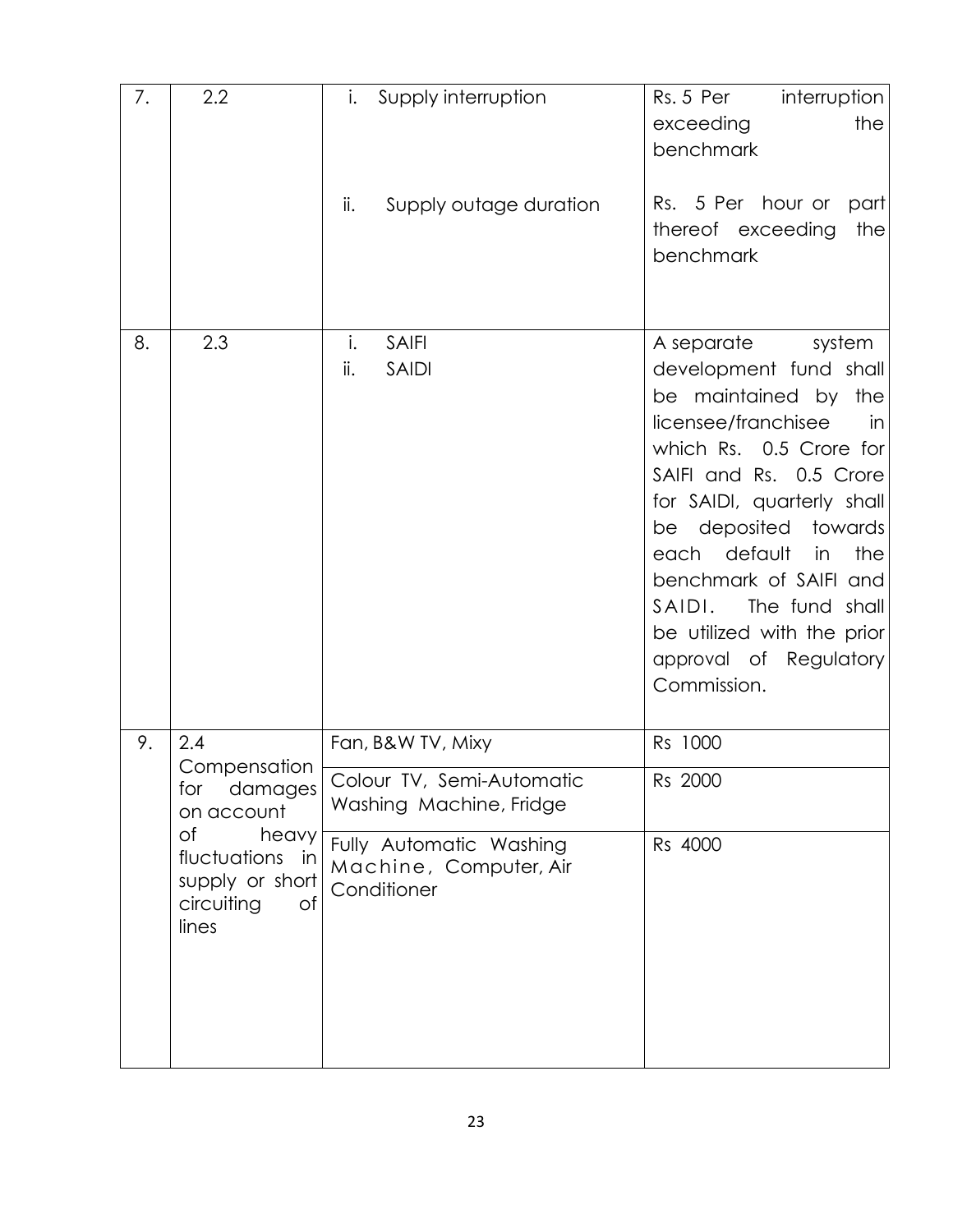Note: - Compensation for damages on account of heavy fluctuations in supply or short circuiting of lines shall be payable to individuals when event affects more than five consumers on a feeder and subject to physical verification of the damaged equipments by the licensee.

## **3. Meter Complaints**

| 10. | 3.1 | Testing of meter                                          | Rs. 200 for LT<br>Rs. 500 for HT<br>Rs. 1000 for EHT                                         |
|-----|-----|-----------------------------------------------------------|----------------------------------------------------------------------------------------------|
| 11. | 3.2 | Replacement of stopped/<br>defective/ burnt Meter         | per RERC<br>As<br>(Electricity<br>Supply<br>Code & Connected<br>Matters) Regulations<br>2021 |
| 12. | 3.2 | For no-current complaint due to   Rs. 200 for LT<br>meter | Rs. 500 for HT<br>Rs. 1000 for EHT                                                           |

# **4. Shifting of Meter / Service line**

| 13. | 4.1 | Demand note              | Rs. 75 for LT   |
|-----|-----|--------------------------|-----------------|
|     |     |                          | Rs. 150 for HT  |
|     |     |                          | Rs. 300 for EHT |
| 14. | 4.2 | Shifting of Meter        | Rs. 75 for LT   |
|     |     |                          | Rs. 150 for HT  |
|     |     |                          | Rs. 300 for EHT |
| 15. | 4.3 | Shifting of Service line | Rs. 75 for LT   |
|     |     |                          | Rs. 150 for HT  |

# **5. Release of new connection/additional power**

|  | Release | connection/additional power | $new$ Rs. 300 for LT<br>Rs. 750 for HT |
|--|---------|-----------------------------|----------------------------------------|
|  |         |                             | <b>Rs. 1500 for EHT</b>                |

# **6. Transfer of ownership or change of category**

|  | Transfer of ownership or change<br>of category | Rs. 75 for LT<br>Rs. 150 for HT<br>Rs. 300 for EHT |
|--|------------------------------------------------|----------------------------------------------------|
|  |                                                |                                                    |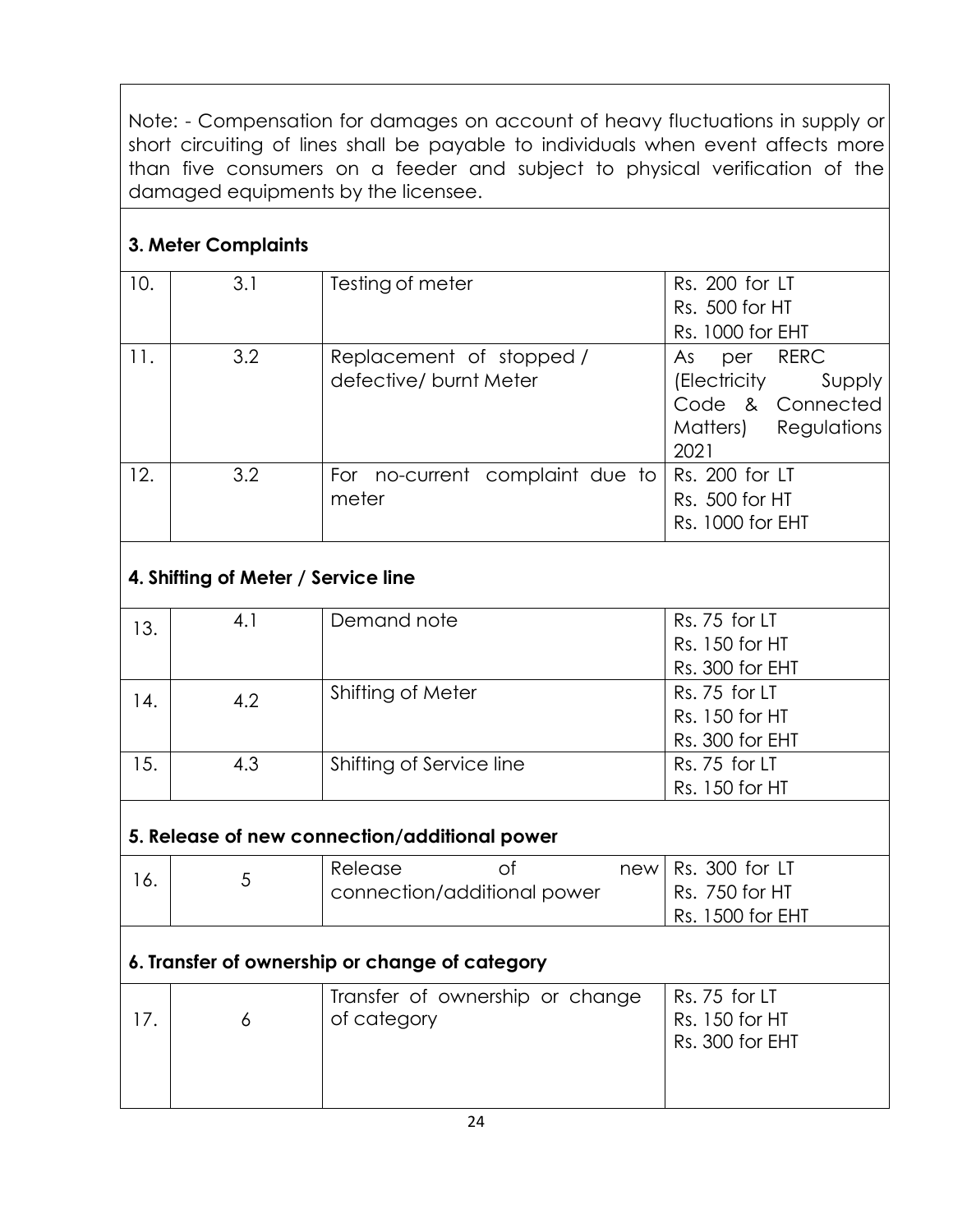| 7. Consumer bill complaint |                            |          |                                           |                                                       |  |  |  |
|----------------------------|----------------------------|----------|-------------------------------------------|-------------------------------------------------------|--|--|--|
| 18.                        | $\overline{7}$             |          | Billing complaint resolution              | Rs. 75 for LT<br>Rs. 150 for HT<br>Rs. 300 for EHT    |  |  |  |
|                            | 8. Disconnection of supply |          |                                           |                                                       |  |  |  |
| 19.                        | 8.1                        |          | Disconnection of supply                   | Rs. 75 for LT<br>Rs. 150 for HT<br>Rs. 300 for EHT    |  |  |  |
| 20.                        | 8.2                        |          | Issue of no dues certificate              | Rs. 500 for LT<br>Rs. 1000 for HT<br>Rs. 2000 for EHT |  |  |  |
|                            |                            |          | 9. Restoration of a disconnected consumer |                                                       |  |  |  |
| 21.                        | 9                          | consumer | Restoration of a disconnected             | Rs. 500 for LT<br>Rs. 1000 for HT<br>Rs. 2000 for EHT |  |  |  |
|                            | 10. Delivery of bills      |          |                                           |                                                       |  |  |  |
| 22.                        | 10                         |          | Delivery of bills                         | Rs. 25 for LT<br>Rs. 50 for HT<br>Rs. 75 for EHT      |  |  |  |

Note: -The above mentioned amount of compensation shall remain the same if time taken by licensee is up to double the specified period; thereafter the amount of compensation shall be double the amount specified above.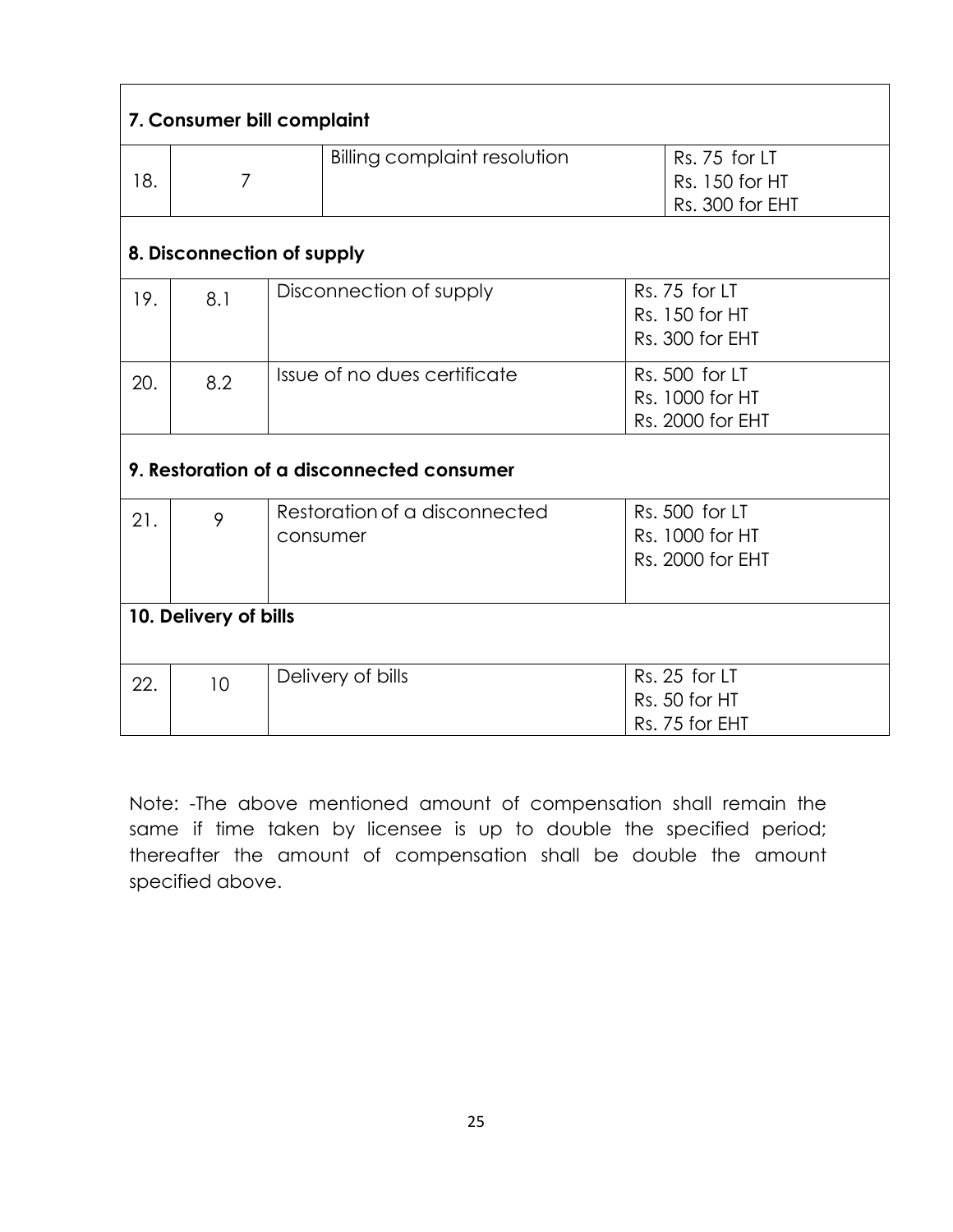# **Overall minimum Standards of Performance for a Licensee/franchisee:-**

| <b>S. No.</b> | <b>Activity as mentioned in Schedule-II</b> | Minimum overall<br>quarterly standards of<br>performance |
|---------------|---------------------------------------------|----------------------------------------------------------|
|               | No current complaints                       | 95%                                                      |
| 2.            | Other activities                            | 90%                                                      |
| 3.            | <b>SAIFI</b>                                | To be achieved as per<br>Schedule-I                      |
| 4.            | <b>SAIDI</b>                                | To be achieved as per<br>Schedule-I                      |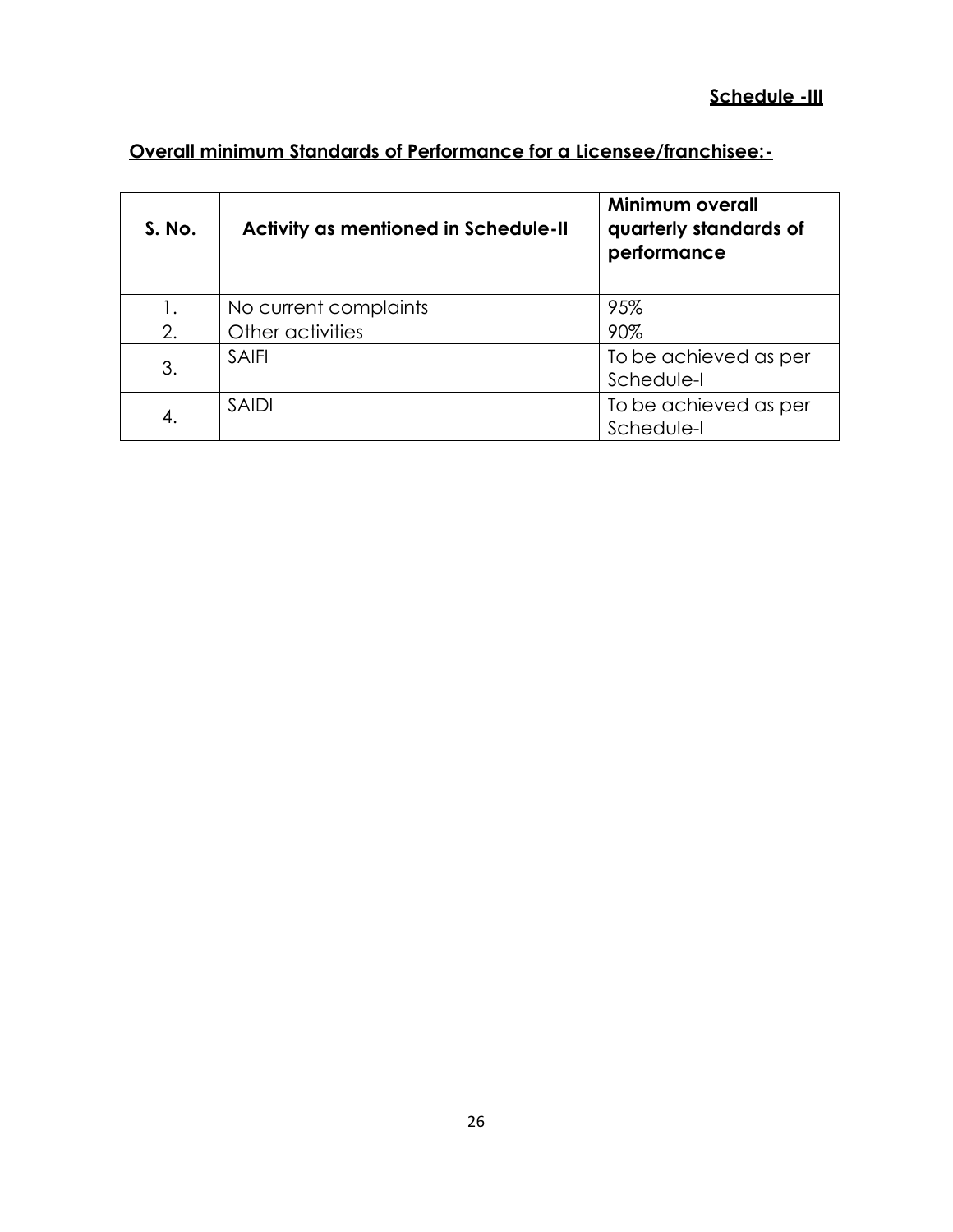#### **Distribution SOP Reporting Formats**

#### **Establishment of Help desk**

#### **Name of Licensee/franchisee:**

| S.<br>No.   | Name of Circle/<br>franchisee area | Total no. of<br>help desk to be<br>established | No. of help desk<br>previously established | No. of help desk<br>established during<br>the period | Total no. of help<br>desk established<br>$(4+5)$ | help desk yet to<br>be established<br>$(3-6)$ | No. of consumers<br>connected with help<br>desk | Total no. of consumers<br>in the area |
|-------------|------------------------------------|------------------------------------------------|--------------------------------------------|------------------------------------------------------|--------------------------------------------------|-----------------------------------------------|-------------------------------------------------|---------------------------------------|
|             | $\mathbf{2}$                       | 3                                              | Λ                                          | 5                                                    | 6                                                | $\overline{\phantom{a}}$                      | 8                                               | 9                                     |
|             |                                    |                                                |                                            |                                                      |                                                  |                                               |                                                 |                                       |
| $\mathbf 2$ |                                    |                                                |                                            |                                                      |                                                  |                                               |                                                 |                                       |
| 3           |                                    |                                                |                                            |                                                      |                                                  |                                               |                                                 |                                       |
|             |                                    |                                                |                                            |                                                      |                                                  |                                               |                                                 |                                       |
| 5           |                                    |                                                |                                            |                                                      |                                                  |                                               |                                                 |                                       |
| ۰           |                                    |                                                |                                            |                                                      |                                                  |                                               |                                                 |                                       |
|             |                                    |                                                |                                            |                                                      |                                                  |                                               |                                                 |                                       |
| 8           |                                    |                                                |                                            |                                                      |                                                  |                                               |                                                 |                                       |
|             | Total                              |                                                |                                            |                                                      |                                                  |                                               |                                                 |                                       |

**SOP-1**

(Signatures with Designation)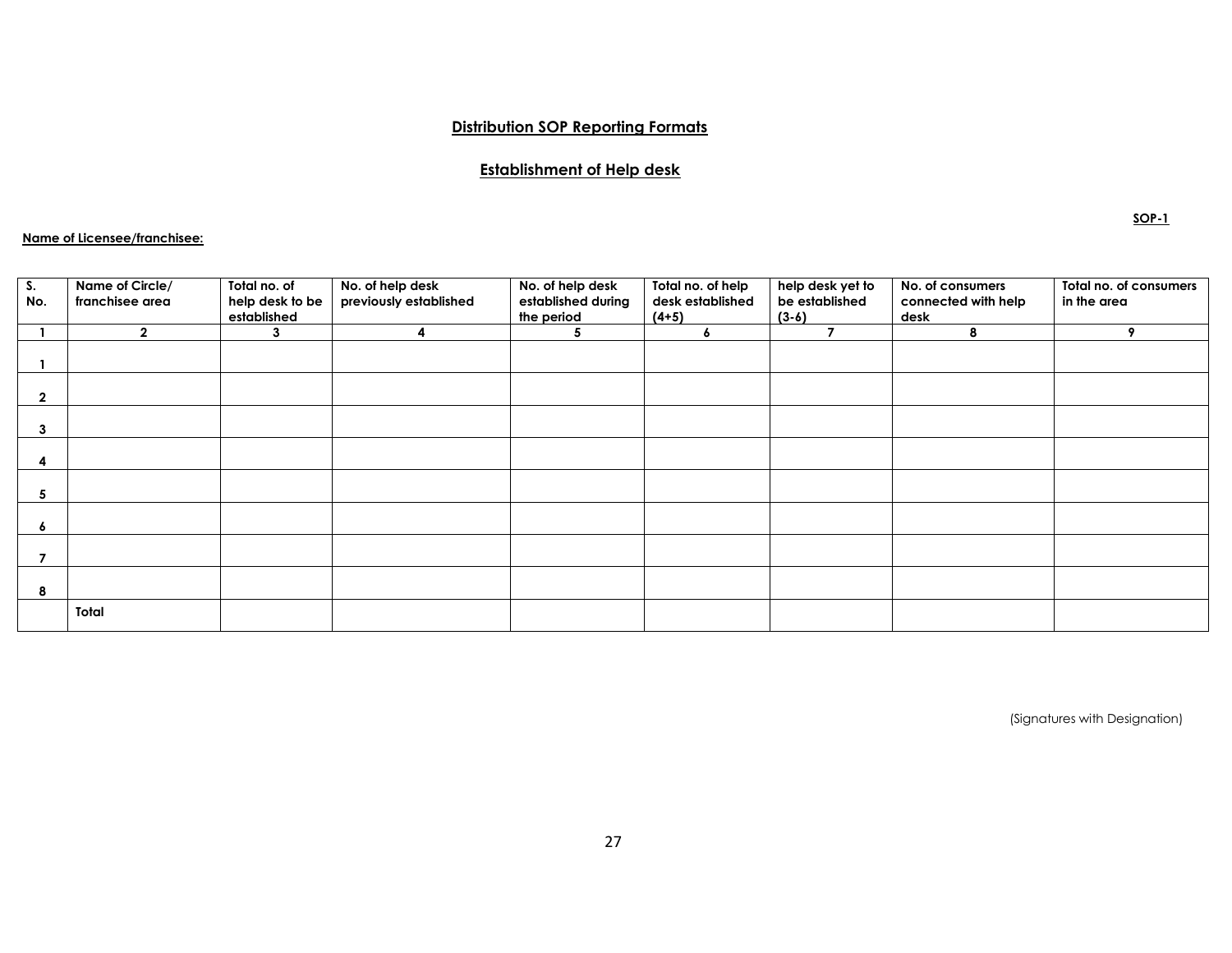#### **Distribution SOP Reporting Formats**

#### **Consumer Complaints and system reliability parameters**

Name of Licensee/franchisee:

#### A. Individual consumer grievance

| $\overline{\mathbf{S}}$ .<br>No. | Ref no.<br>of<br>$Sch.-1$ | <b>SOP Parameters</b>                            | Complaints<br>brought<br>forward | Received<br>during<br>period | <b>Total</b><br>complaints<br>$(4+5)$ | No. of<br>complaints<br><b>Redressed</b><br>in time<br>(out of 6) | $%$ of<br>complaints<br>Redressal in<br>time<br>$(7/6*100)$ | No. of<br>complaints<br>Redressed<br>beyond time<br>(out of 6) | <b>Total</b><br>complaints<br>redressed<br>$(7+9)$ | Complaints<br>pending<br>$(6-10)$ | Minimum<br>overall<br>performance<br>target as per<br>schedule-III | Whether<br>overall<br>standards<br>achieved<br>(yes/no) |
|----------------------------------|---------------------------|--------------------------------------------------|----------------------------------|------------------------------|---------------------------------------|-------------------------------------------------------------------|-------------------------------------------------------------|----------------------------------------------------------------|----------------------------------------------------|-----------------------------------|--------------------------------------------------------------------|---------------------------------------------------------|
| $\mathbf{1}$                     | 2                         | 3                                                | $\overline{\mathbf{4}}$          | 5                            | 6                                     | 7                                                                 | 8                                                           | 9                                                              | 10                                                 | 11                                | 12                                                                 | 13                                                      |
| $\overline{1}$                   | 1.1                       | No current complaint                             |                                  |                              |                                       |                                                                   |                                                             |                                                                |                                                    |                                   |                                                                    |                                                         |
| $\overline{2}$                   | 1.2                       | Overhead Line / overhead Cable<br>breakdowns     |                                  |                              |                                       |                                                                   |                                                             |                                                                |                                                    |                                   |                                                                    |                                                         |
| $\overline{\mathbf{3}}$          | 1.3                       | Underground cable break down                     |                                  |                              |                                       |                                                                   |                                                             |                                                                |                                                    |                                   |                                                                    |                                                         |
| $\boldsymbol{4}$                 | 1.4                       | Distribution and/or power Transformer<br>Failure |                                  |                              |                                       |                                                                   |                                                             |                                                                |                                                    |                                   |                                                                    |                                                         |
| $\overline{5}$                   | 1.5                       | Scheduled outage Default in 24 hours<br>notice   |                                  |                              |                                       |                                                                   |                                                             |                                                                |                                                    |                                   |                                                                    |                                                         |
| 6                                | 1.5                       | Scheduled outage Exceeding 7 hours<br>duration   |                                  |                              |                                       |                                                                   |                                                             |                                                                |                                                    |                                   |                                                                    |                                                         |
| $\overline{7}$                   | 2.1                       | Voltage variation                                |                                  |                              |                                       |                                                                   |                                                             |                                                                |                                                    |                                   |                                                                    |                                                         |
| $\overline{\mathbf{8}}$          | 3.1                       | <b>Testing of Meter</b>                          |                                  |                              |                                       |                                                                   |                                                             |                                                                |                                                    |                                   |                                                                    |                                                         |
| $\overline{9}$                   | 3.2                       | Replacement of<br>stopped/defective/burned Meter |                                  |                              |                                       |                                                                   |                                                             |                                                                |                                                    |                                   |                                                                    |                                                         |
| $\overline{10}$                  | 3.2                       | No-current complaint due to meter                |                                  |                              |                                       |                                                                   |                                                             |                                                                |                                                    |                                   |                                                                    |                                                         |
| $\overline{11}$                  | 4.1                       | Demand note                                      |                                  |                              |                                       |                                                                   |                                                             |                                                                |                                                    |                                   |                                                                    |                                                         |
| 12                               | 4.2                       | Shifting of Meter                                |                                  |                              |                                       |                                                                   |                                                             |                                                                |                                                    |                                   |                                                                    |                                                         |
| <b>13</b>                        | 4.3                       | Shifting of Service line                         |                                  |                              |                                       |                                                                   |                                                             |                                                                |                                                    |                                   |                                                                    |                                                         |
| $\overline{14}$                  | 5                         | Release of new connection/additional<br>power    |                                  |                              |                                       |                                                                   |                                                             |                                                                |                                                    |                                   |                                                                    |                                                         |
| 15                               | 6                         | Transfer of ownership or change of<br>category   |                                  |                              |                                       |                                                                   |                                                             |                                                                |                                                    |                                   |                                                                    |                                                         |
| 16                               | $7\overline{ }$           | Billing complaint resolution                     |                                  |                              |                                       |                                                                   |                                                             |                                                                |                                                    |                                   |                                                                    |                                                         |
| 17                               | 8.1                       | Disconnection of supply                          |                                  |                              |                                       |                                                                   |                                                             |                                                                |                                                    |                                   |                                                                    |                                                         |
| $\overline{18}$                  | 8.2                       | Issue of no dues certificate                     |                                  |                              |                                       |                                                                   |                                                             |                                                                |                                                    |                                   |                                                                    |                                                         |
| $\overline{19}$                  | 9                         | Restoration of DC consumers                      |                                  |                              |                                       |                                                                   |                                                             |                                                                |                                                    |                                   |                                                                    |                                                         |
| $\overline{20}$                  | 10                        | Timely delivery of bills                         |                                  |                              |                                       |                                                                   |                                                             |                                                                |                                                    |                                   |                                                                    |                                                         |
|                                  |                           | <b>Total</b>                                     |                                  |                              |                                       |                                                                   |                                                             |                                                                |                                                    |                                   |                                                                    |                                                         |

**SOP-2 A**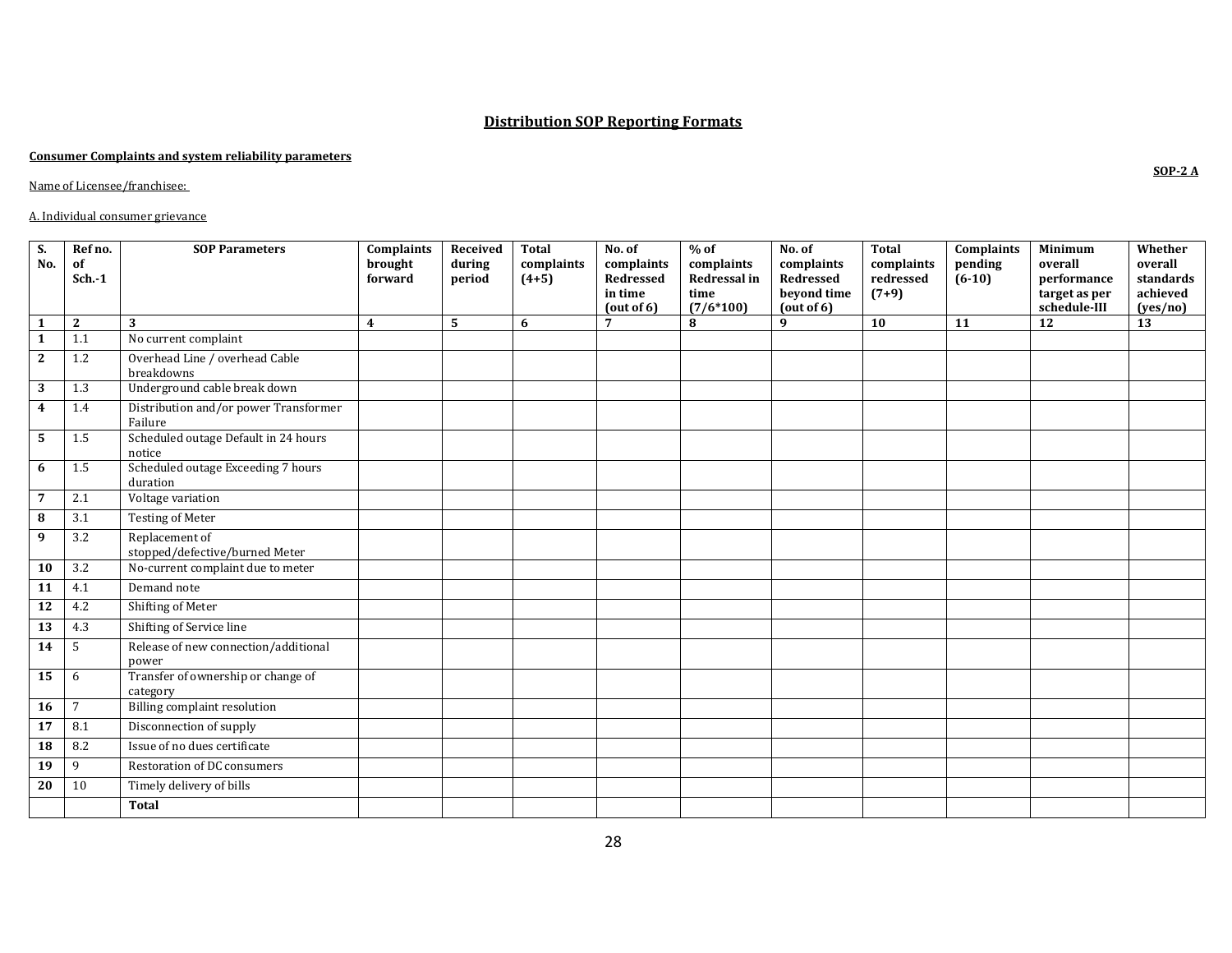#### **B. Feeder details**

#### **i. For industrial feeders**

| S.  | Ref no.      | <b>SOP</b> | <b>Total No. of</b> | No. of feeders   | No. of feeders  | % of feeders  | No. of 11 kV   | No. of feeders | % of feeders  | <b>Minimum</b> | Whether overall standards |               |
|-----|--------------|------------|---------------------|------------------|-----------------|---------------|----------------|----------------|---------------|----------------|---------------------------|---------------|
| No. | of           | Parameter  | industrial          | out of Column 4  | out of Column 4 | not exceeding | feeders out of | out of Column  | not exceeding | performance    | achieved (yes/no)         |               |
|     | $Sch.-1$     |            | feeders             | having sustained | having          | the           | 4 exceeding    | no. 4 having   | the outage    | level as per   |                           |               |
|     |              |            |                     | interruptions    | sustained       | benchmark     | the outage     | outage         | duration      | schedule-III   |                           |               |
|     |              |            |                     | more than the    | interruptions   | $(6/4*100)$   | duration as    | duration less  | benchmark     | for Colum no.  |                           |               |
|     |              |            |                     | benchmark as     | less than the   |               | per schedule-  | than the       | $(9/4*100)$   | 7 & 10 shall   |                           |               |
|     |              |            |                     | per schedule-I   | benchmark as    |               |                | benchmark as   |               | be minimum     |                           |               |
|     |              |            |                     |                  | per schedule-I  |               |                | per schedule-  |               | 90% and        |                           |               |
|     |              |            |                     |                  | $(4-5)$         |               |                | $I(4-8)$       |               | above          |                           |               |
|     |              |            |                     |                  |                 |               |                |                |               |                | In respect of             | In respect of |
|     |              |            |                     |                  |                 |               |                |                |               |                | sustained                 | sustained     |
|     |              |            |                     |                  |                 |               |                |                |               |                | interruption              | interruption  |
|     |              |            |                     |                  |                 |               |                |                |               |                | (yes/no)                  | duration      |
|     |              |            |                     |                  |                 |               |                |                |               |                |                           | (yes/no)      |
|     | $\mathbf{2}$ | 3          | 4                   | 5                | 6               | 7             | 8              | 9              | 10            | 11             | 12                        | 13            |
| 1   |              |            |                     |                  |                 |               |                |                |               |                |                           |               |
|     |              |            |                     |                  |                 |               |                |                |               |                |                           |               |
| 2   |              |            |                     |                  |                 |               |                |                |               |                |                           |               |
| 3   |              |            |                     |                  |                 |               |                |                |               |                |                           |               |
|     |              |            |                     |                  |                 |               |                |                |               |                |                           |               |
|     | Total        |            |                     |                  |                 |               |                |                |               |                |                           |               |

**SOP-2 B**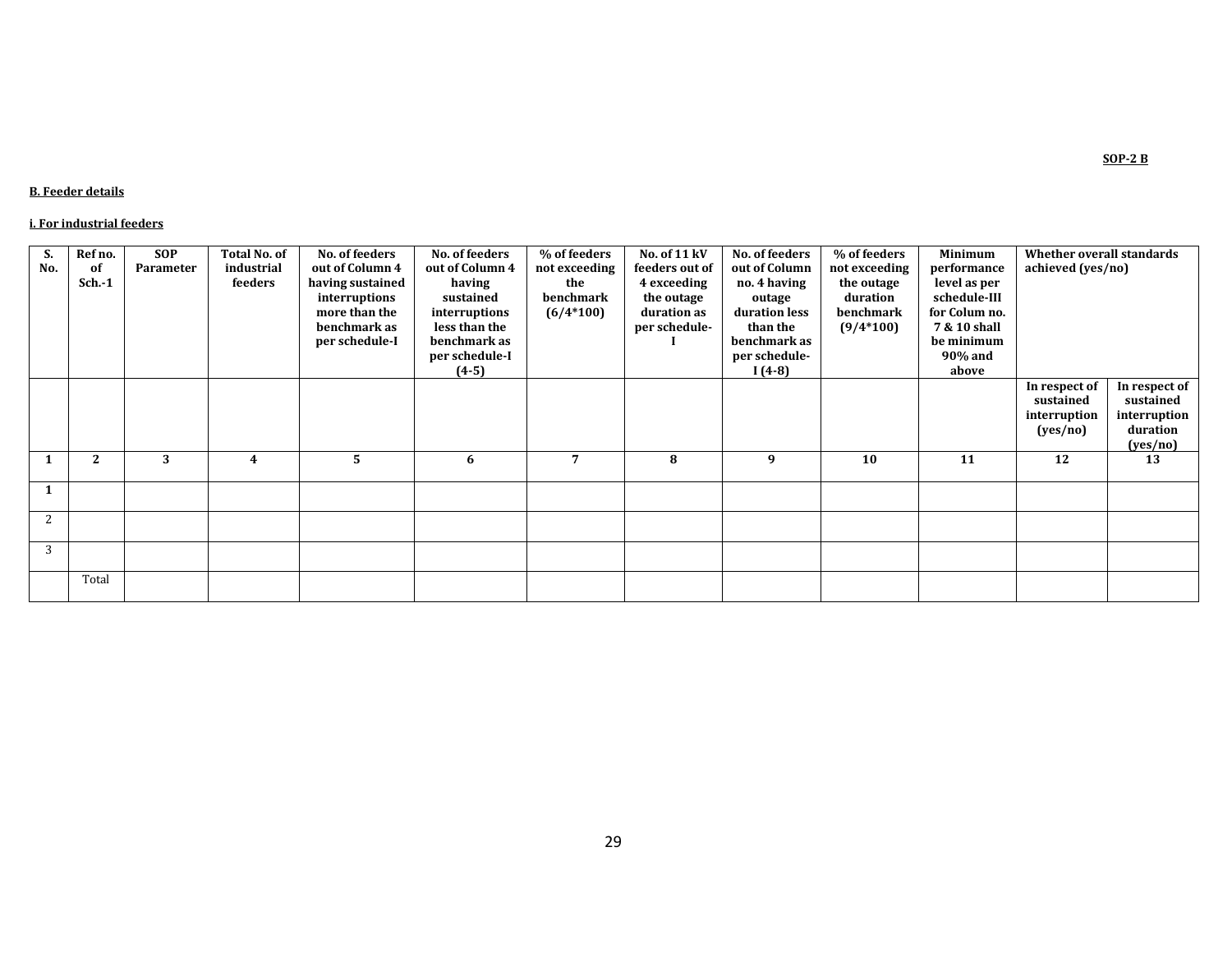#### **ii. For Urban feeders**

| S.  | Ref no.        | <b>SOP</b> | Total           | No. of feeders                                  | No. of feeders out                        | $%$ of                   | No. of $11 \,\mathrm{kV}$        | No. of feeders                            | % of feeders                | Minimum                                 |                                                        | Whether overall standards achieved                                 |
|-----|----------------|------------|-----------------|-------------------------------------------------|-------------------------------------------|--------------------------|----------------------------------|-------------------------------------------|-----------------------------|-----------------------------------------|--------------------------------------------------------|--------------------------------------------------------------------|
| No. | 0f<br>$Sch.-1$ | Parameter  | No. of<br>Urban | out of Column 4<br>having                       | of Column 4<br>having sustained           | feeders not<br>exceeding | feeders out<br>of 4              | out of Colum 4<br>having outage           | not exceeding<br>the outage | performance<br>level as per             | (yes/no)                                               |                                                                    |
|     |                |            | feeders         | sustained<br>interruptions                      | interruptions<br>less than the            | the<br>benchmark         | exceeding<br>the outage          | duration less<br>than the                 | duration<br>benchmark       | schedule-III for<br>Colum no. 7 &       |                                                        |                                                                    |
|     |                |            |                 | more than the<br>benchmark as<br>per schedule-I | benchmark as<br>per schedule-I<br>$(4-5)$ | $(6/4*100)$              | duration as<br>per<br>schedule-I | benchmark as<br>per schedule-I<br>$(4-8)$ | $(9/4*100)$                 | 10 shall be<br>minimum 90%<br>and above | In respect of<br>sustained<br>interruption<br>(yes/no) | In respect of<br>sustained<br>interruption<br>duration<br>(yes/no) |
|     | $\mathbf{2}$   | 3          | 4               | 5.                                              | 6                                         | 7                        | 8                                | 9                                         | 10                          | 11                                      | 12                                                     | 13                                                                 |
|     |                |            |                 |                                                 |                                           |                          |                                  |                                           |                             |                                         |                                                        |                                                                    |
| 2   |                |            |                 |                                                 |                                           |                          |                                  |                                           |                             |                                         |                                                        |                                                                    |
|     |                |            |                 |                                                 |                                           |                          |                                  |                                           |                             |                                         |                                                        |                                                                    |
|     | Total          |            |                 |                                                 |                                           |                          |                                  |                                           |                             |                                         |                                                        |                                                                    |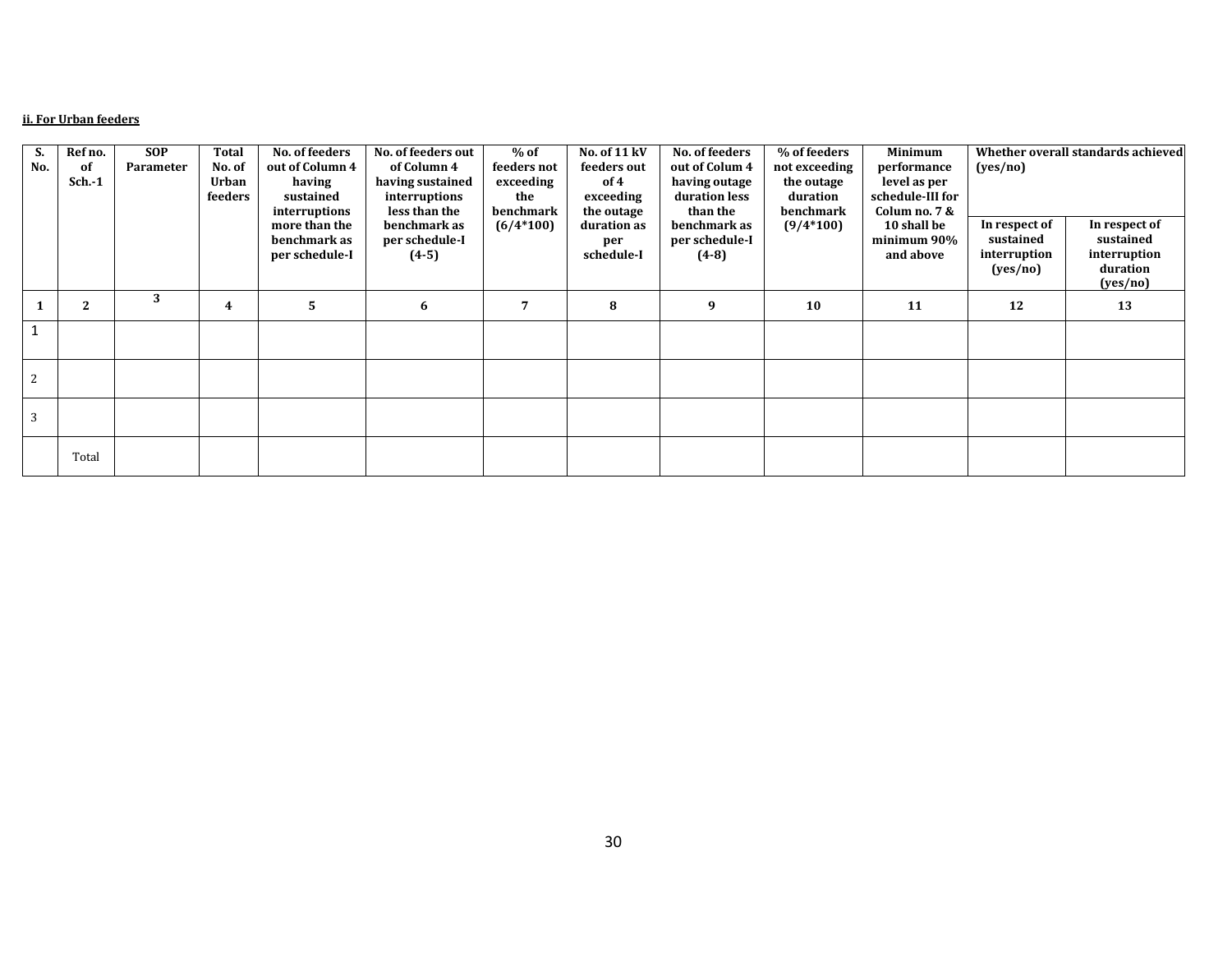#### **iii. For Rural feeders**

| S.  | Ref no.      | <b>SOP</b> | <b>Total</b> | No. of feeders   | No. of feeders out | % of feeders   | No. of 11 kV    | No. of feeders | % of feeders  | Minimum       | Whether overall standards |                   |
|-----|--------------|------------|--------------|------------------|--------------------|----------------|-----------------|----------------|---------------|---------------|---------------------------|-------------------|
| No. | of           | Parame     | No. of       | out of Column 4  | of Column 4        | not exceeding  | feeders out of  | out of Colum 4 | not exceeding | performance   |                           | achieved (yes/no) |
|     | $Sch.-1$     | ter        | Rural        | having sustained | having sustained   | the benchmark  | 4 exceeding     | having outage  | the outage    | level as per  |                           |                   |
|     |              |            | feeders      | interruptions    | interruptions less | $(6/4*100)$    | the outage      | duration less  | duration      | schedule-III  |                           |                   |
|     |              |            |              | more than the    | than the           |                | duration as per | than the       | benchmark     | for Colum no. |                           |                   |
|     |              |            |              | benchmark as     | benchmark as per   |                | schedule-I      | benchmark as   | $(9/4*100)$   | 7 & 10 shall  |                           |                   |
|     |              |            |              | per schedule-I   | schedule-I (4-5)   |                |                 | per schedule-I |               | be minimum    | In respect of             | In respect of     |
|     |              |            |              |                  |                    |                |                 | $(4-8)$        |               | 90% and       | sustained                 | sustained         |
|     |              |            |              |                  |                    |                |                 |                |               | above         | interruption              | interruption      |
|     |              |            |              |                  |                    |                |                 |                |               |               | (yes/no)                  | duration          |
|     |              |            |              |                  |                    |                |                 |                |               |               |                           | (yes/no)          |
|     | $\mathbf{2}$ | 3          | 4            | 5                | 6                  | $\overline{7}$ | 8               | 9              | 10            | 11            | 12                        | 13                |
|     |              |            |              |                  |                    |                |                 |                |               |               |                           |                   |
|     |              |            |              |                  |                    |                |                 |                |               |               |                           |                   |
|     |              |            |              |                  |                    |                |                 |                |               |               |                           |                   |
| 2   |              |            |              |                  |                    |                |                 |                |               |               |                           |                   |
|     |              |            |              |                  |                    |                |                 |                |               |               |                           |                   |
|     |              |            |              |                  |                    |                |                 |                |               |               |                           |                   |
| 3   |              |            |              |                  |                    |                |                 |                |               |               |                           |                   |
|     |              |            |              |                  |                    |                |                 |                |               |               |                           |                   |
|     | Total        |            |              |                  |                    |                |                 |                |               |               |                           |                   |
|     |              |            |              |                  |                    |                |                 |                |               |               |                           |                   |
|     |              |            |              |                  |                    |                |                 |                |               |               |                           |                   |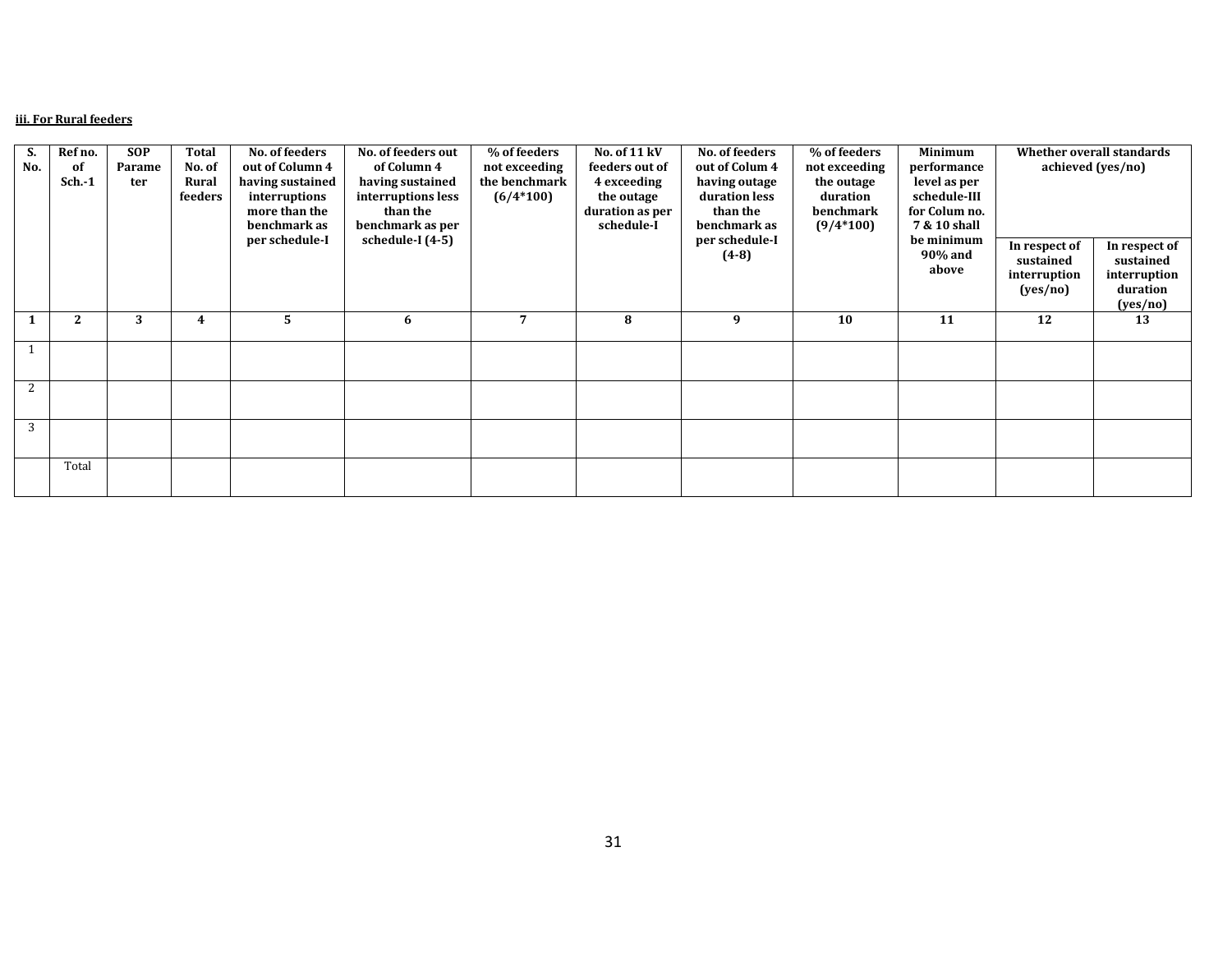#### **C. SAIFI and SAIDI**

| S. No. | Name of the<br>Circle/franchisee area | No. 11 kV<br>feeder | Total no. of<br>consumers | <b>Calculated SAIFI as per</b><br>formula given in schedule-I | <b>Calculated SAIDI as per</b><br>formula given in schedule-I | <b>Whether SAIFI benchmark</b><br>achieved (yes/no) | <b>Whether SAIDI benchmark</b><br>achieved (yes/no) |
|--------|---------------------------------------|---------------------|---------------------------|---------------------------------------------------------------|---------------------------------------------------------------|-----------------------------------------------------|-----------------------------------------------------|
|        |                                       |                     |                           |                                                               |                                                               |                                                     |                                                     |
|        |                                       |                     |                           |                                                               |                                                               |                                                     |                                                     |
|        |                                       |                     |                           |                                                               |                                                               |                                                     |                                                     |
|        |                                       |                     |                           |                                                               |                                                               |                                                     |                                                     |
|        | Total Discom/franchisee<br>area       |                     |                           |                                                               |                                                               |                                                     |                                                     |

**SOP-2 C**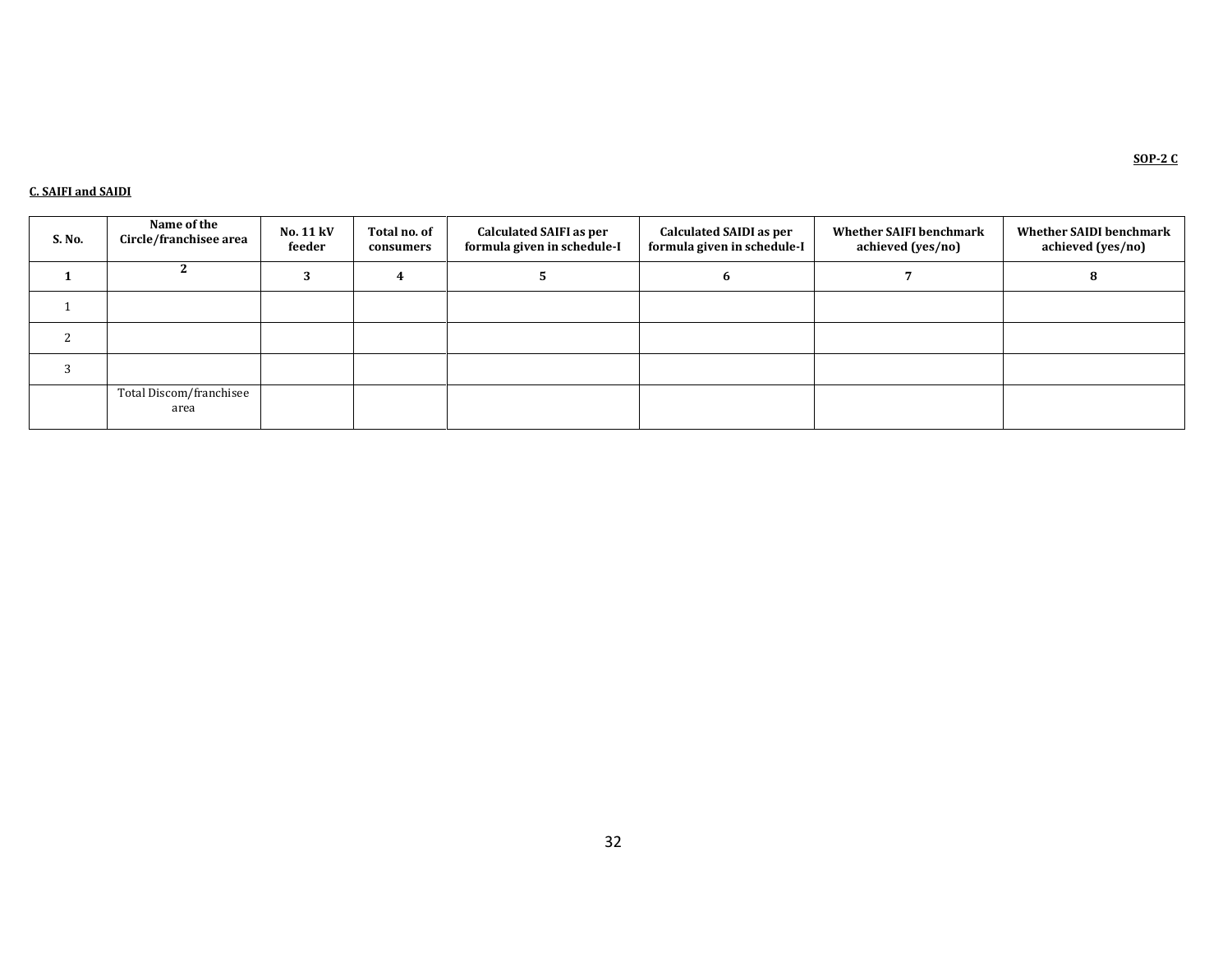#### **Distribution SOP Reporting Formats**

#### **Details of Compensation Paid**

#### **Name of Licensee/franchisee:**

 **For the 1st /2nd /3rd /4th quarter ending: \_\_\_\_\_\_\_\_**

| S. No.         | Name of circle/franchisee | Number of consumers in the |                  | <b>Compensation lodged</b> | <b>Compensation paid</b> |              |                  | <b>Automatic compensation</b> |
|----------------|---------------------------|----------------------------|------------------|----------------------------|--------------------------|--------------|------------------|-------------------------------|
|                | area                      | circle/franchisee area     | No. of consumers | Amount (Rs.)               | No. of consumers         | Amount (Rs.) | No. of consumers | Amount (Rs.)                  |
| $\mathbf{1}$   |                           |                            |                  |                            |                          |              |                  |                               |
|                | $\mathbf{2}$              | 3                          | 4                | 5                          | 6                        | 7            | 8                | q                             |
| 1              |                           |                            |                  |                            |                          |              |                  |                               |
| $\mathbf{2}$   |                           |                            |                  |                            |                          |              |                  |                               |
| 3              |                           |                            |                  |                            |                          |              |                  |                               |
| 4              |                           |                            |                  |                            |                          |              |                  |                               |
| 5              |                           |                            |                  |                            |                          |              |                  |                               |
| 6              |                           |                            |                  |                            |                          |              |                  |                               |
| $\overline{7}$ |                           |                            |                  |                            |                          |              |                  |                               |
| 8              |                           |                            |                  |                            |                          |              |                  |                               |
|                | <b>Total</b>              |                            |                  |                            |                          |              |                  |                               |

**SOP-3**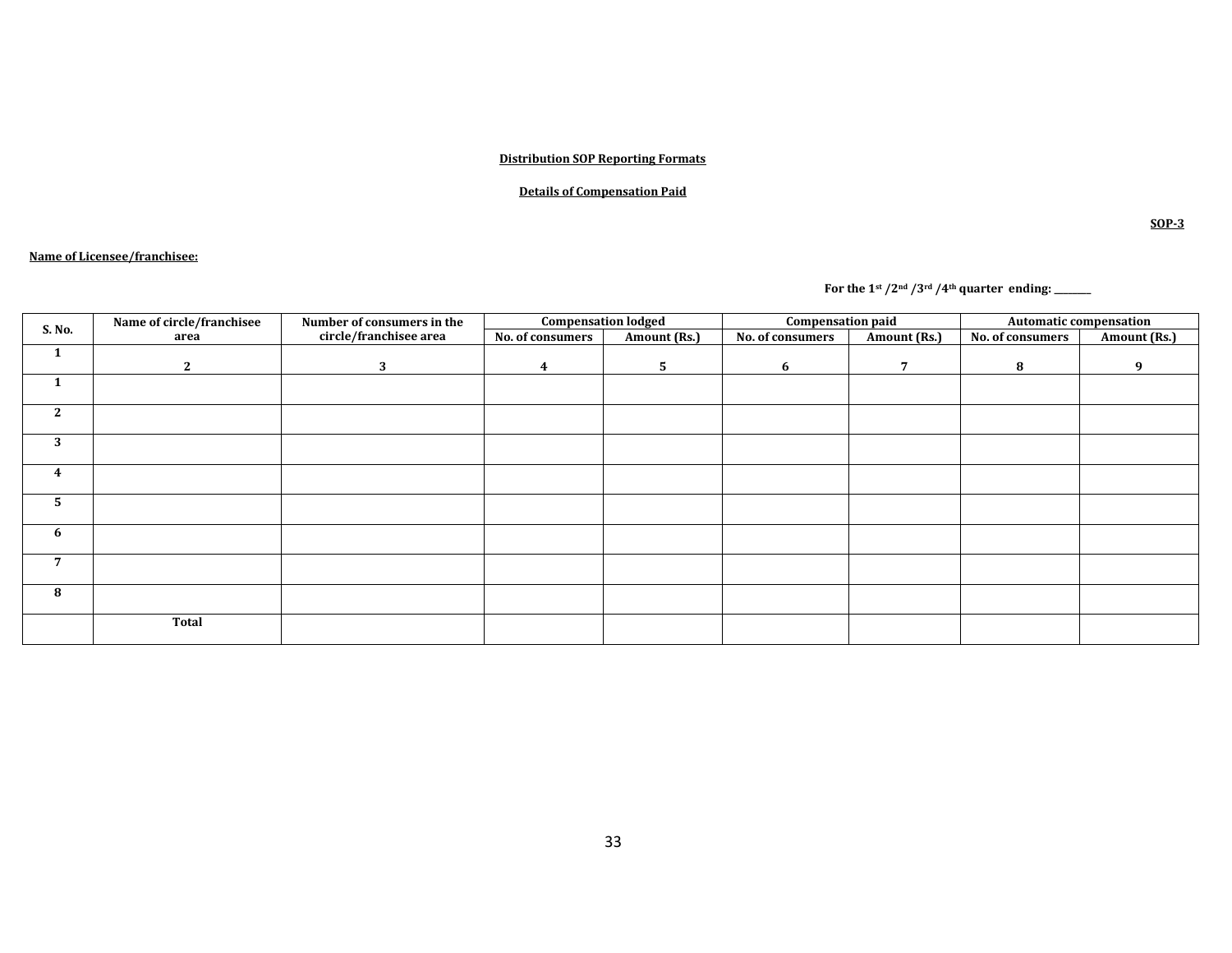#### **Distribution SOP Reporting Formats**

#### **Details of system development fund as per Schedule-II**

**SOP-4**

**Name of Licensee/franchisee: For the 1st /2nd /3rd / 4th quarter ending: \_\_\_\_\_\_\_\_**

| S. No. | Amount of fund available up to the<br>previous period<br>(Rs.) | Amount of fund deposited in the<br>current quarter (Rs.) | Total fund available (Rs.) | Fund utilized as per regulatory<br>approval (Rs.) | <b>Balance lying unutilized</b><br>(Rs.) |
|--------|----------------------------------------------------------------|----------------------------------------------------------|----------------------------|---------------------------------------------------|------------------------------------------|
|        |                                                                |                                                          |                            |                                                   |                                          |
|        |                                                                |                                                          |                            |                                                   |                                          |
|        |                                                                |                                                          |                            |                                                   |                                          |
|        |                                                                |                                                          |                            |                                                   |                                          |
|        |                                                                |                                                          |                            |                                                   |                                          |
|        | Total                                                          |                                                          |                            |                                                   |                                          |

(Signatures with Designation)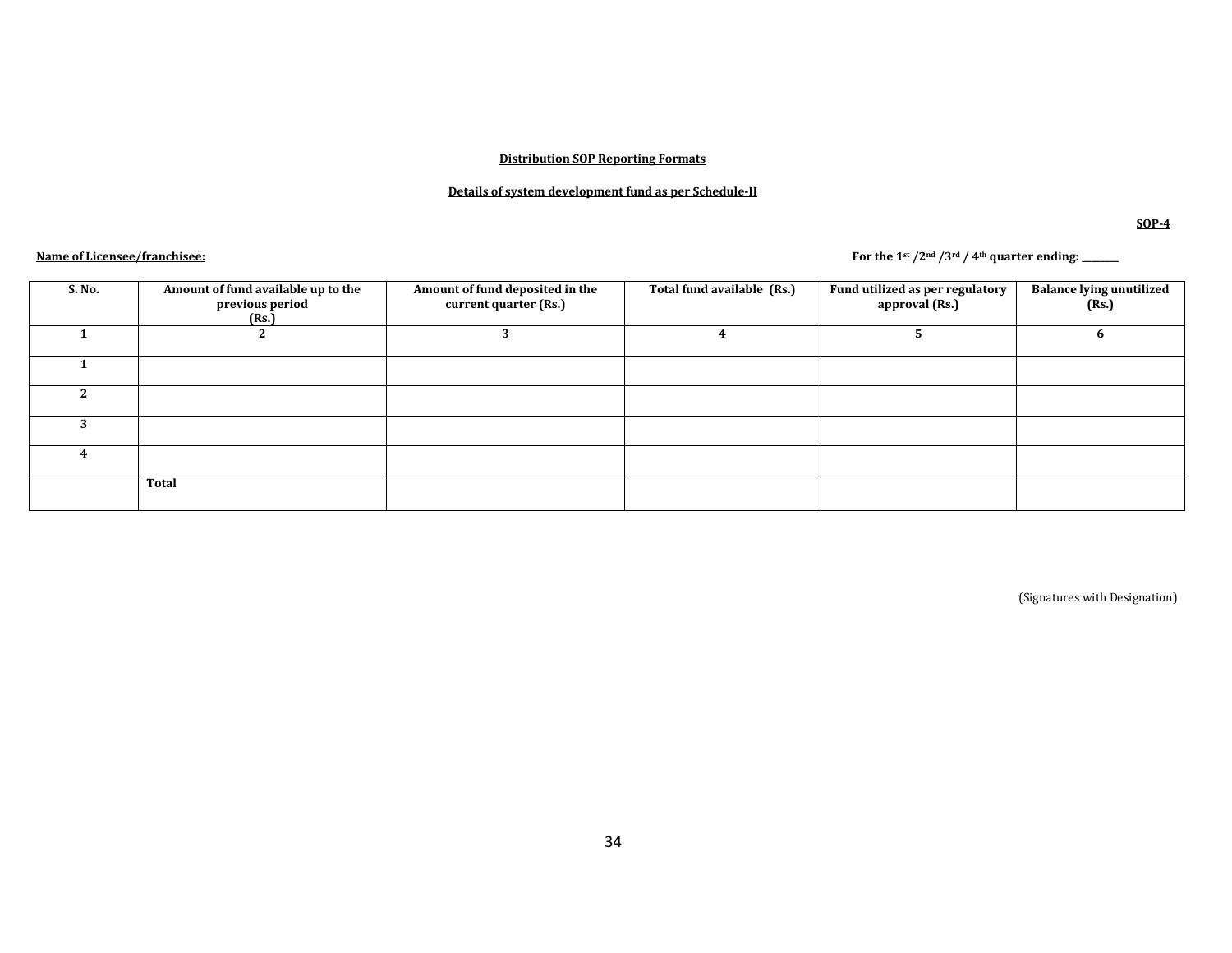**Annexure –I**

#### **Name of Complaint Centre/help desk:**

#### **Name of circle/division/sub-division:**

#### **Month**

| э.<br>No.    | <b>Time and</b><br>date of<br>receiving<br>complaint | <b>Mode of</b><br>receiving<br>complaint | Name, address,<br>mobile no. of<br>complainant | $A/c$ no. | <b>K. No.</b> | Nature of<br>complaint | Complaint<br>registration<br>number | Reference<br>guaranteed<br>standards | Time and<br>date of<br>redressal<br><sub>of</sub><br>complaint | <b>Total time</b><br>taken for<br>complaint<br>redressal (in<br>days/hrs) | <b>Redressal of</b><br>grievance<br>within std<br>time.<br>(yes/no) | whether<br>automatic<br>compensation<br>is paid where<br>required to be<br>given as per<br>regulation 8.1 | Remarks |
|--------------|------------------------------------------------------|------------------------------------------|------------------------------------------------|-----------|---------------|------------------------|-------------------------------------|--------------------------------------|----------------------------------------------------------------|---------------------------------------------------------------------------|---------------------------------------------------------------------|-----------------------------------------------------------------------------------------------------------|---------|
|              | 2                                                    | 3                                        | 4                                              | 5.        | 6             |                        | 8                                   | 9                                    | 10                                                             | 11                                                                        | 12                                                                  | 13                                                                                                        | 14      |
|              |                                                      |                                          |                                                |           |               |                        |                                     |                                      |                                                                |                                                                           |                                                                     |                                                                                                           |         |
| $\mathbf{2}$ |                                                      |                                          |                                                |           |               |                        |                                     |                                      |                                                                |                                                                           |                                                                     |                                                                                                           |         |
| 3            |                                                      |                                          |                                                |           |               |                        |                                     |                                      |                                                                |                                                                           |                                                                     |                                                                                                           |         |
|              |                                                      |                                          |                                                |           |               |                        |                                     |                                      |                                                                |                                                                           |                                                                     |                                                                                                           |         |